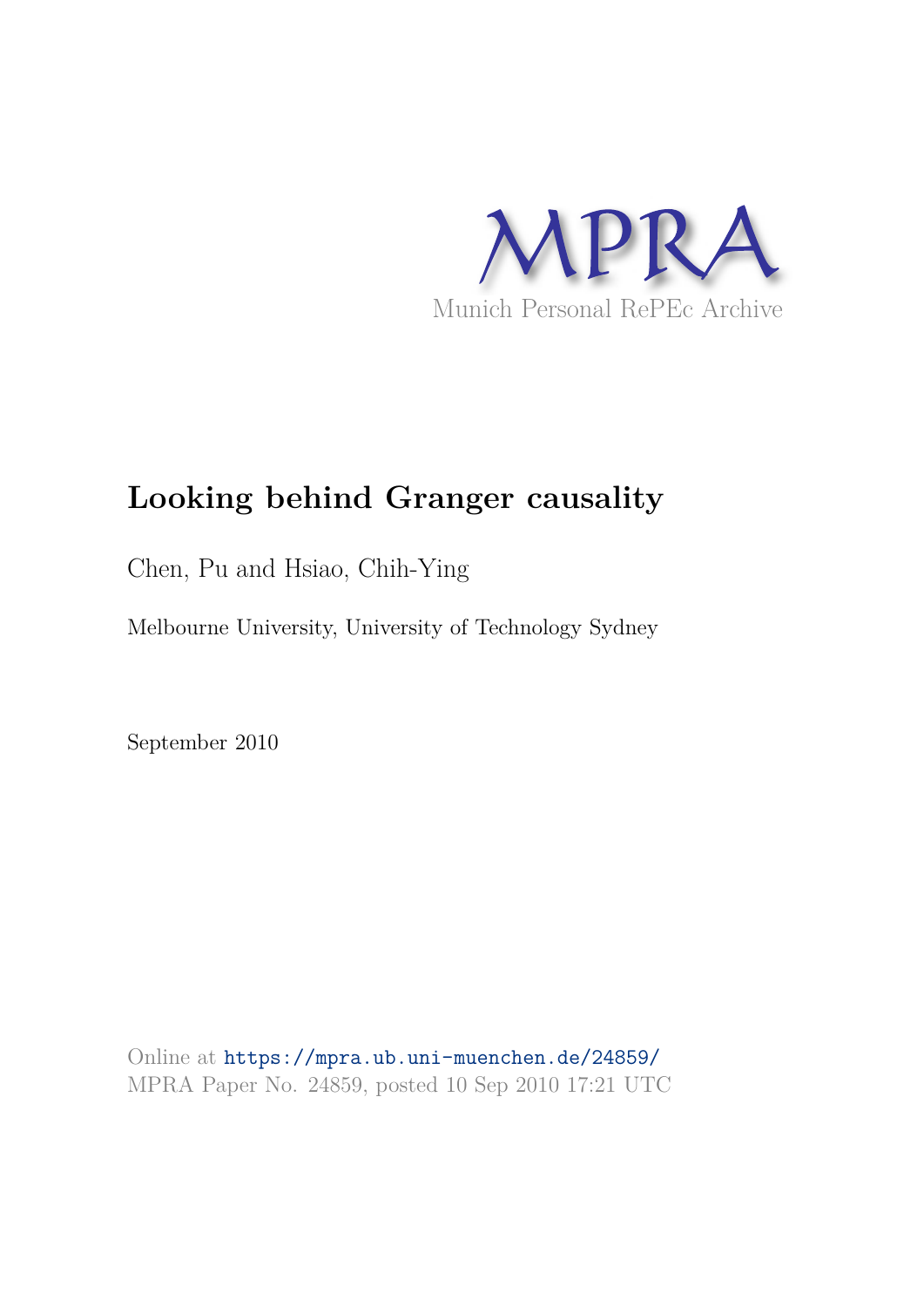## Looking Behind Granger Causality

### Pu Chen<sup>∗</sup> and Chih-Ying Hsiao †

September 8, 2010

#### Abstract

Granger causality as a popular concept in time series analysis is widely applied in empirical research. The interpretation of Granger causality tests in a cause-effect context is, however, often unclear or even controversial, so that the causality label has faded away. Textbooks carefully warn that Granger causality does not imply true causality and preferably refer the Granger causality test to a forecasting technique. Applying theory of inferred causation, we develop in this paper a method to uncover causal structures behind Granger causality. In this way we re-substantialize the causal attribution in Granger causality through providing an causal explanation to the conditional dependence manifested in Granger causality.

KEYWORDS: Granger Causality, Time Series Causal Model, Graphical Model JEL CLASSIFICATION SYSTEM FOR JOURNAL ARTICLES: C1, E3

<sup>∗</sup>Corresponding author, Melbourne University, E-Mail: puc@unimelb.edu.au. This research was supported by the Faculty Research Grant of Faculty of Economics and Business of Melbourne University.

<sup>†</sup>University of Technology Sydney E-Mail:Chih-Ying.Hsiao@uts.edu.au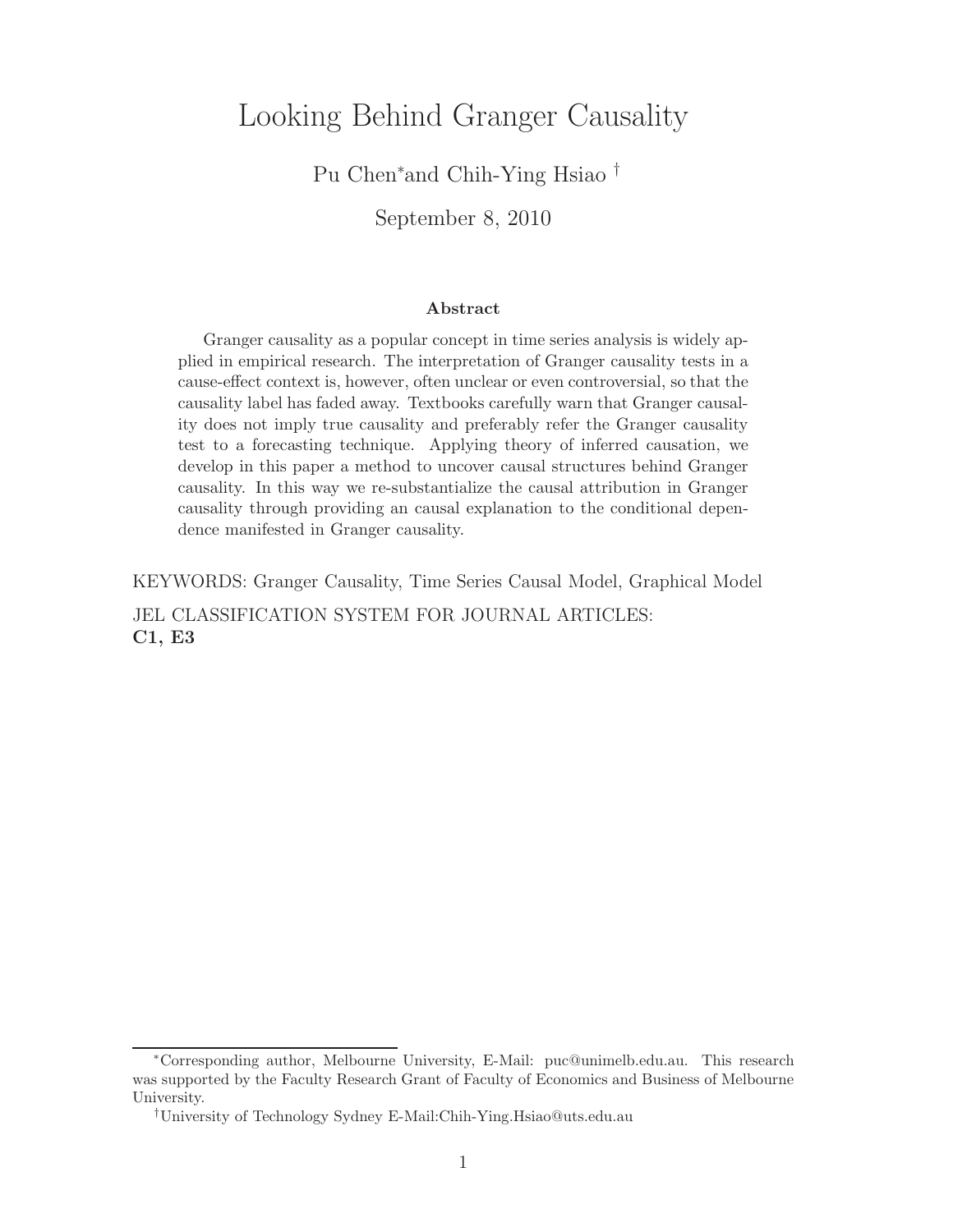# **Contents**

|   | 1 Introduction                                                                                                                                                                 | 3                                 |  |  |  |
|---|--------------------------------------------------------------------------------------------------------------------------------------------------------------------------------|-----------------------------------|--|--|--|
|   | Time Series Causal Models                                                                                                                                                      | 4                                 |  |  |  |
| 3 | <b>Granger Causality in TSCMs</b><br>3.2 Conditional Dependance and Conditional Independence in DAG<br>3.3<br>3.4 From Partial DAGs to Directed Graphs for Granger Causality 9 | 7<br>- 7<br>8 <sup>8</sup><br>- 8 |  |  |  |
|   | 4 Some Examples                                                                                                                                                                | 11                                |  |  |  |
|   | 5 Looking Behind Granger Causality between Wages and Prices                                                                                                                    | 19                                |  |  |  |
|   | 6 Concluding Remarks                                                                                                                                                           |                                   |  |  |  |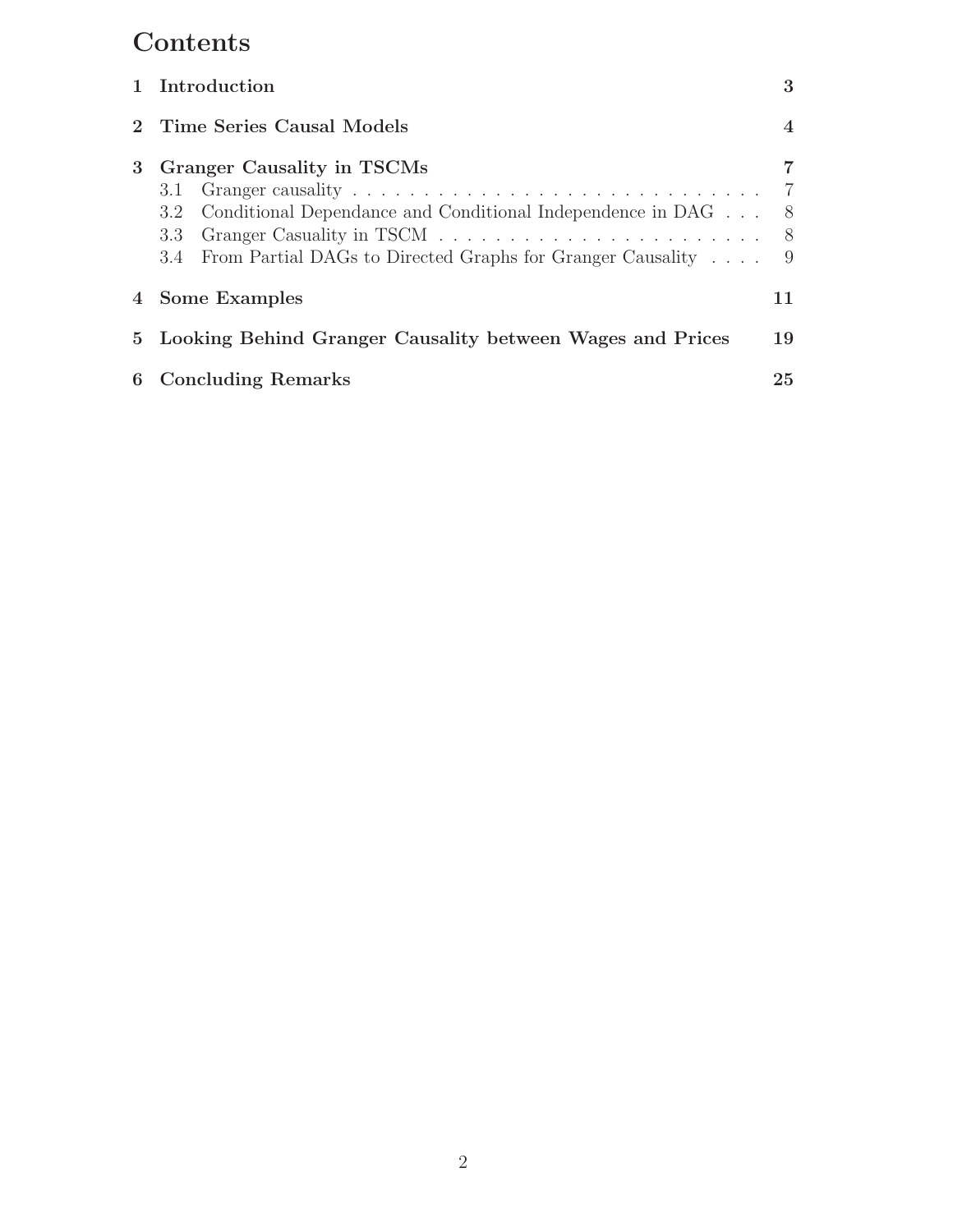### 1 Introduction

Since the publication of the influential seminar paper of TESTING FOR CAUSAL-ITY: A Personal Viewpoint by C. W. J. Granger in 1980<sup>1</sup>, Granger causality is widely applied in empirical research on economic time series. Technically, the Granger causality test is a method for determining whether one time series is useful in forecasting another. Since predictability is a central feature of causal attribution, Granger causality is interpreted often also in cause-effect context. In analyzing economic time series, many researchers are keen to find a story that one time series Granger causes the other but not the other way around. In practice, however, it happens often that either two economic time series are Granger cause to each other or they are non-Granger cause to each other. This phenomenon greatly weakens the power of Granger causality in investigating cause-effect relations. Therefore, text books usually state carefully that Granger causality does not imply true causality. Nevertheless, Granger causality does imply conditional dependence. Regarding to dependence and causality, Reichenbach's principle<sup>2</sup> states that every dependence requires a causal explanation. We ask a question: what is the causal explanation behind Granger causality?

The objective of this paper is to provide an answer to the question: what is the causal mechanism that generates Granger causality. According to Reichenbach's principle, we assume that for a given Granger causality test result between some time series, there exists a causal structure among the time series variables, which leads the Granger causality relation between the time series. Applying the method of inferred causation<sup>3</sup>, we can infer the causal structure from the time series data. Based on the inferred causal structure among the time series, the Granger causality relation between the time series can be derived. We take the causal structure as the mechanism that generates the Granger causality relation. In this way we provide a causal explanation to the conditional dependence revealed by the Granger causality test result.

The paper is organized as follows.

In Section 2, we present a graphical causal model for time series called time series causal model (TSCM), which builds a basis for analyzing causal structures among time series. We discuss shortly how the method of inferred causation can be used to uncover the causal structures implied in time series data. In Section 3 we discuss Granger causality in TSCMs and derive graphical rules to transform the causal graph of a TSCM to the graphs presenting the bivariate Granger causality relation as well as the multivariate Granger causality relation. In Section 4 we demonstrate through examples how to derive Granger causality relations in TSCMs and show how the derived Granger causality relations matche the corresponding Granger causality test results. Section 5 contains an empirical application, where we show how our method can be applied to analyze the mutual Granger causality relation between wage inflation and price inflation. The last section concludes.

<sup>1</sup>See Granger (1980) for more details.

<sup>2</sup>See Reichenbach (1956) and for more details.

<sup>3</sup>See Pearl and Verma (1991) for further details.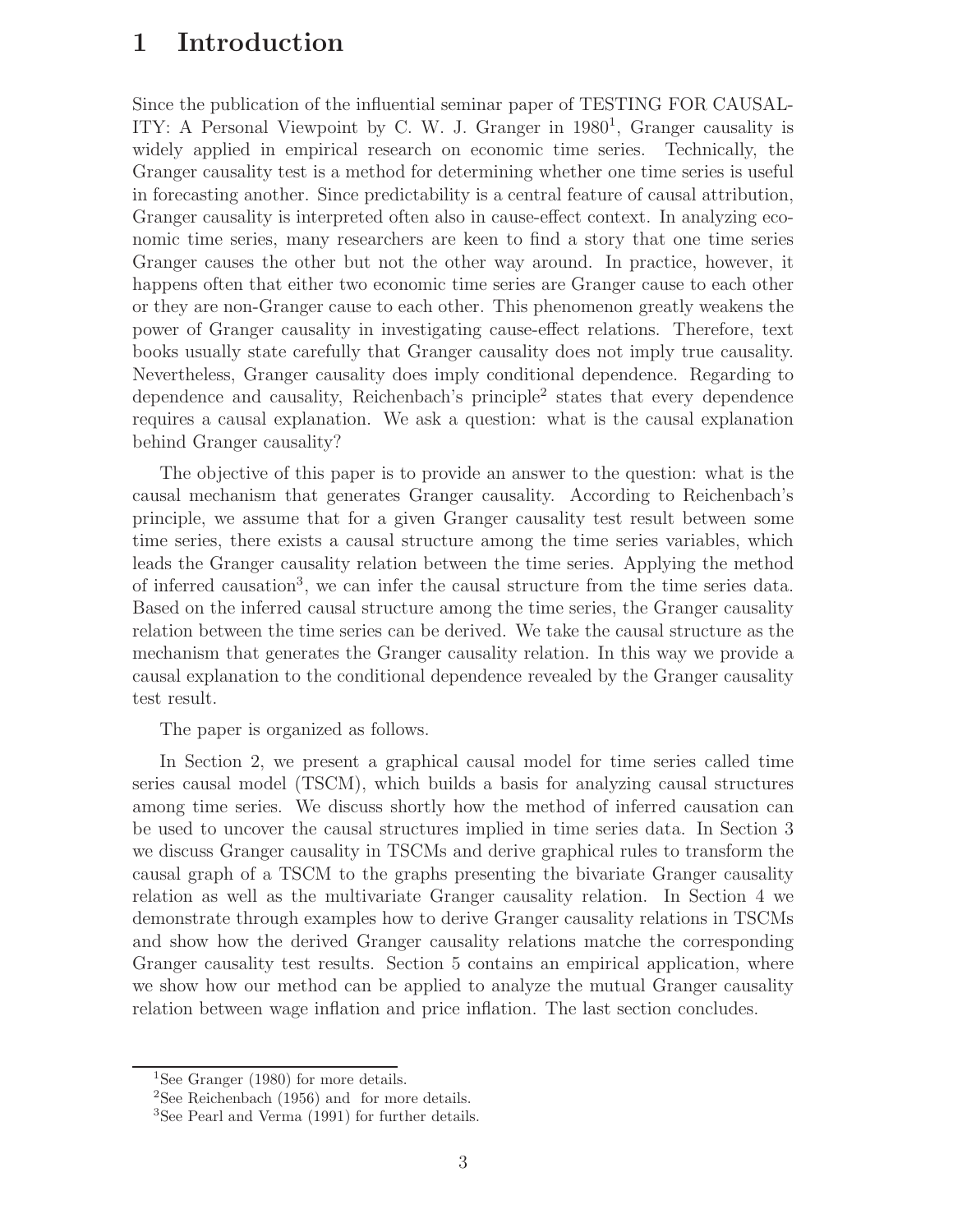### 2 Time Series Causal Models

The basic idea of Granger causality is quite simple. Suppose that we have three sets of time series  $W_t$ ,  $Y_t$ , and  $Z_t$ , and that we have a prediction of  $Y_{t+1}$  based on lagged values of  $Y_t$  and  $Z_t$ . Then we want to improve the prediction by including the lagged values of  $W_t$ . If the second prediction is better, then the lagged values of  $W_t$  contain information for forecasting  $Y_{t+1}$  that is not in the past of  $Y_t$  and  $Z_t$ . In this case we say  $W_t$  Granger causes  $Y_t$ . If  $Z_t$  includes already a large set of carefully chosen explanatory variables,  $W_t$  seems to contain certain unique information for predicting  $Y_{t+1}$ . This justifies why we say  $W_t$  Granger causes  $Y_t$ . If  $Z_t$  is empty, we refer it to bivariate Granger causality, otherwise to multivariate Granger causality<sup>4</sup>.

Suppose that two time series, say  $W_t$  and  $Y_t$ , are mutually Granger causal to each other. We want to give a causal explanation that leads to the dependence implied by the Granger causality test. The mutual Granger causality relation may be an effect that these two time series are indeed causal to each other. It may also be that the two time series are driven by one or more common cause processes, say  $Z_t$ , at different lags. Therefore to give a causal explanation to the Granger causality relation we need to take all these potentially relevant time series into account.

Let the number of all relevant variables including  $W_t$ ,  $Y_t$  and  $Z_t$  be N. We collect these N time series together and denote them by  $X_t$ . We view the N time series with T observations as realizations of a set of NT random variables. We want to uncover the causal relations among these NT variables in order to give the "Granger causality" a causal explanation. According to theory of inferred causation, any causal structure can be represented by a directed acyclic graph (DAG) in which arrows indicate the causal orders (See Hoover (2010) for more details). A causal model for NT variables is a DAG with  $NT$  nodes (See Fig. 1 for an example with  $N = 3$  and  $T = 4$ .). To find out the causal structure among these NT variables is to infer the arrows in the causal graph from data. If the joint distribution of the variables is normal, the DAG model can be equivalently presented as a system of linear recursive structural equations as follows (See Pearl (2000) p. 27 for more details.).



Figure 1: TSCM with  $N = 3$  and  $T = 4$ 

$$
AX = \epsilon,\tag{2.1}
$$

where A is an  $NT \times NT$  lower triangular matrix, X is a random vector containing all the NT random variables in their causal order,  $\epsilon \sim N(0, D)$  is an NT vector of

<sup>4</sup>See Hendry (1995) p. 175 for a discussion on the concept of Granger causality.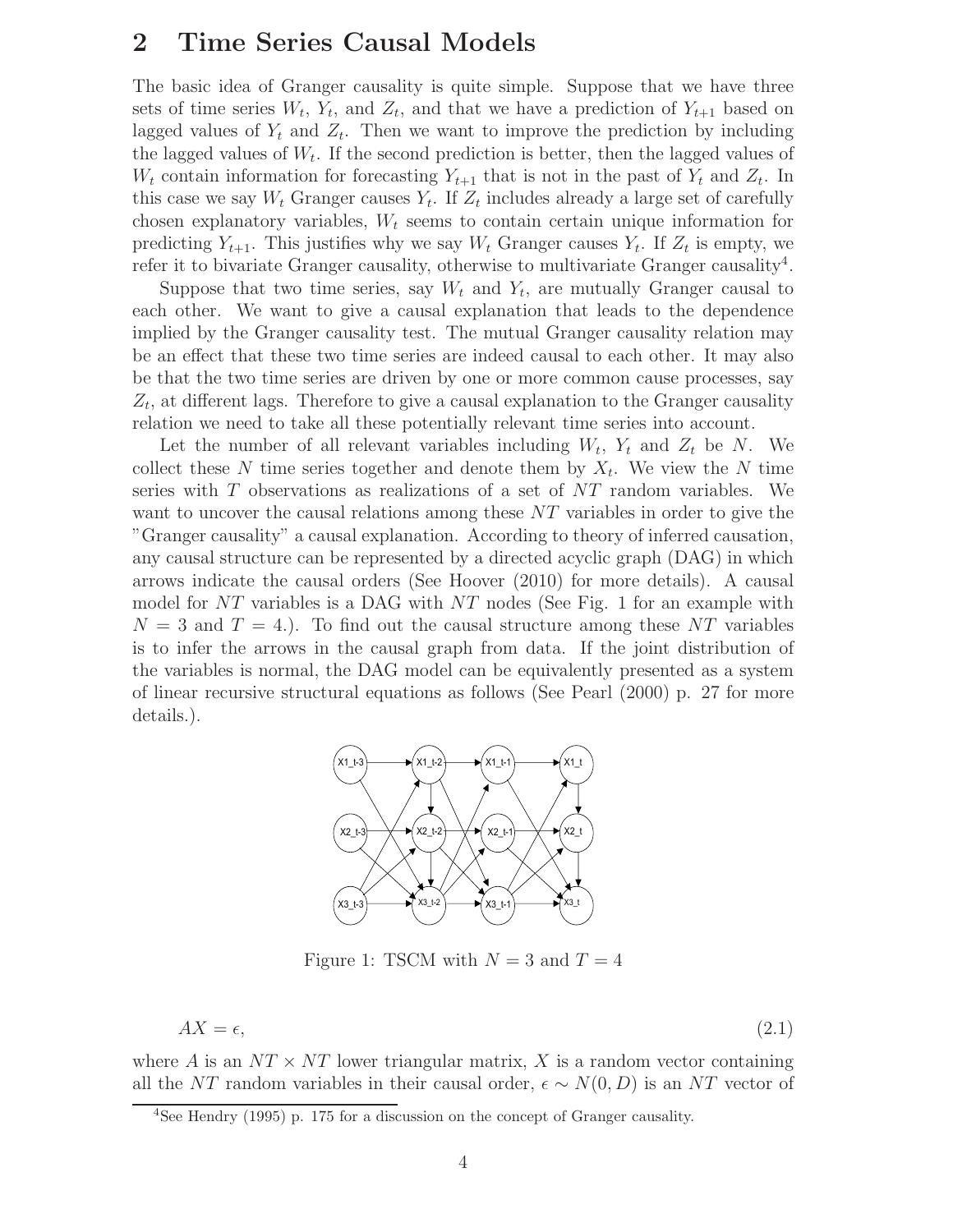independent residuals, D is a diagonal matrix, implying that  $\epsilon_{i,t}$  and  $\epsilon_{i,t-\tau}$  are independent. Although equation (2.1) is called a system of equations representing the causal relations among  $X$ , it is not yet specified at all. It is the order of the elements in  $X$  and the restrictions on the corresponding parameter matrix  $A$  that specify the causal relations among variables in  $X$ . From observations of  $X$  to infer the causal order in the elements of  $X$  and to infer the restrictions on the corresponding  $A$  is the task of causal analysis using theory of inferred causation. The theory of inferred causation is a graph-theoretic and statistical approach to causation. Pearl (2000) gives a systematic and general account of the theory of inferred causation. Spirtes, Glymour, and Scheines (2000) provide detailed techniques of the theory of inferred causation. Since the theory of inferred causation is a statistical approach and we have only one observation for each random element  $X_{it}$ , many restrictions have to be imposed on the recursive model (2.1) to make it statistically assessable.

Temporal information provides a nature causal order. Therefore, the recursive structural model must follow the temporal order. Consequently, we can write the recursive system as follows:

$$
\begin{pmatrix}\nA_{11} & 0 & \dots & 0 \\
A_{21} & A_{22} & & 0 \\
\vdots & & \ddots & \vdots \\
A_{T1} & A_{T2} & \dots & A_{TT}\n\end{pmatrix}\n\begin{pmatrix}\nX_1 \\
X_2 \\
\vdots \\
X_T\n\end{pmatrix} = \begin{pmatrix}\n\epsilon_1 \\
\epsilon_2 \\
\vdots \\
\epsilon_T\n\end{pmatrix},
$$
\n(2.2)

where  $X_t = (X_{1t}, X_{2t}, ..., X_{Nt})'$  for  $t = 1, 2, ...T$  is the random vector at time  $t$ <sup>5</sup>. The system in (2.2) contains still too many parameters to be analyzed statistically. We need to impose further constraints on the parameters. One reasonable constraining assumption is that the causal structure is time invariant: the causal relations between variables at time points  $t$  and  $s$  is the same as the causal relations between variables at time points  $t+\tau$  and  $s+\tau$ . We call it the time invariant causal structure constraint. Another reasonable constraining assumption is the time-finite causal influence constraint that  $X_t$  may have a causal influence on  $X_{t+\tau}$  only when  $\tau \leq p$ , where  $p < \infty$  is a given positive integer<sup>6</sup>.

Under the assumptions of the temporal causal constraint, the time-invariant causal structure constraint and the time-finite causal influence constraint, the linear recursive system  $(2.2)$  with  $p = 2$  can be written as follows

$$
\begin{pmatrix}\nA_0 & 0 & \dots & & \dots & 0 \\
A_1 & A_0 & 0 & & \dots & 0 \\
A_2 & A_1 & A_0 & 0 & \dots & 0 \\
0 & \ddots & \ddots & \ddots & \ddots & \vdots \\
\vdots & 0 & A_2 & A_1 & A_0 & 0 \\
0 & \dots & 0 & A_2 & A_1 & A_0\n\end{pmatrix}\n\begin{pmatrix}\nX_1 \\
X_2 \\
\vdots \\
X_{T-1} \\
X_T\n\end{pmatrix} = \begin{pmatrix}\n\epsilon_1 \\
\epsilon_2 \\
\vdots \\
\epsilon_{T-1} \\
\epsilon_T\n\end{pmatrix}.
$$
\n(2.3)

The parameter matrices  $A_1, A_2, \ldots, A_p$  at t-th row in equation (2.3) present the causal influence of  $X_{t-1},...X_{t-p}$  on  $X_t$  and  $A_0$  is the contemporaneous causal influence among the elements of  $X_t$ . The time-finite constraint implies that in each row all

<sup>&</sup>lt;sup>5</sup>In the model above we have assumed that the random process started at  $t = 1$ .

 ${}^{6}$ See Chen and Hsiao (2007) for more details.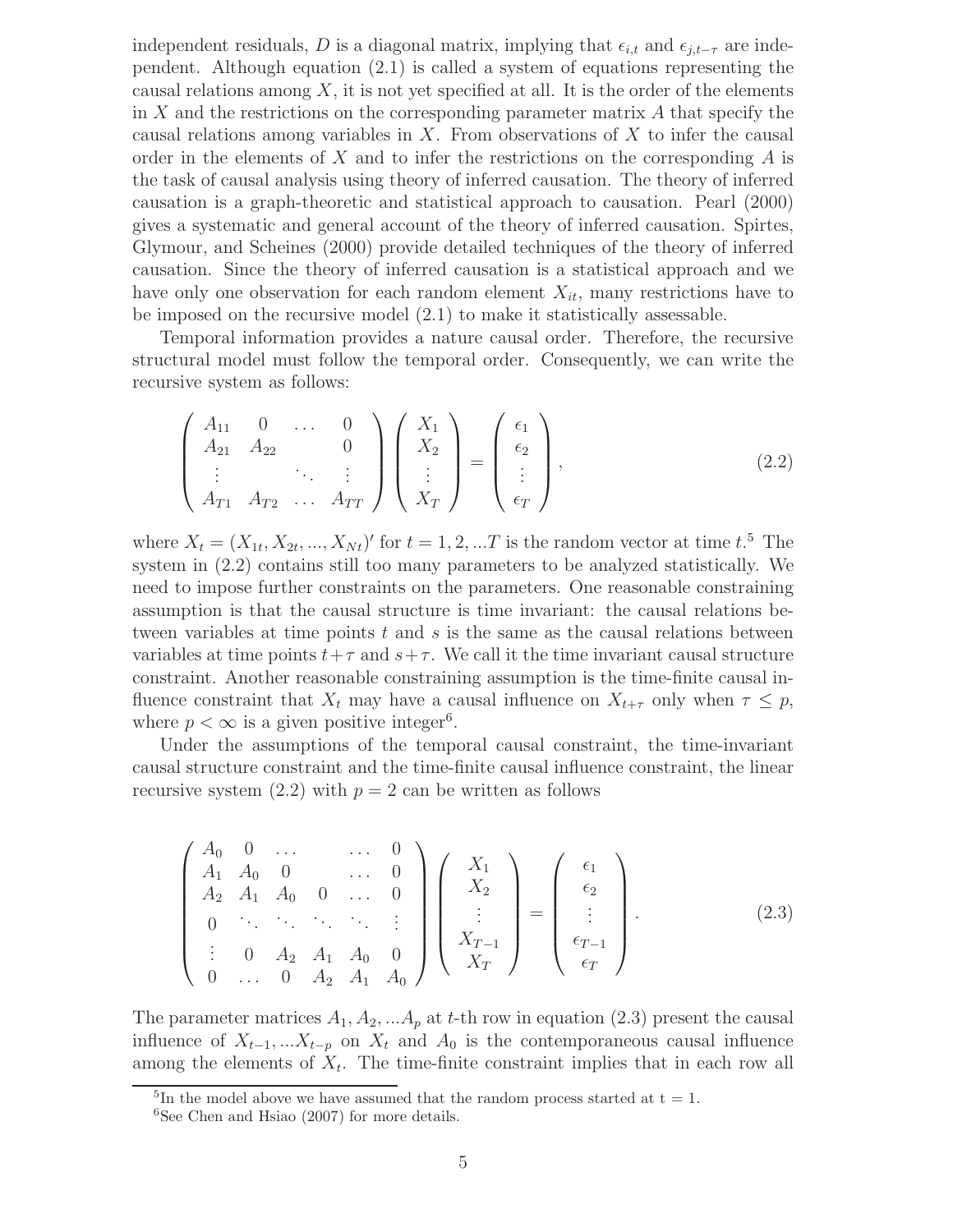the parameter sub-matrices left to  $A_p$  are zero. We call the causal model in (2.3) a time series causal model (TSCM).

Since the coefficient matrix in  $(2.3)$  is a lower triangular matrix,  $A_0$  must be a lower triangular matrix too. Equation  $(2.3)$  can be reformulated as follows<sup>7</sup>

$$
A_0 X_t + A_1 X_{t-1} + ... A_p X_{t-p} = \epsilon_t, \qquad \text{for } t = p+1, p+2, ..., T.
$$
 (2.4)

Corresponding to the TSCM in (2.4) we can represent the DAG for a TSCM through a partial DAG, namely only through the nodes for  $(X_t, X_{t-1}, ..., X_{t-p})$  and arrows heading at the nodes representing  $X_t$  (See Fig. 2 for a TSCM with  $N = 3$  and  $p = 1$ .). This implies that instead of a DAG with TN nodes we need now only to consider a partial DAG with  $(p+1)N$  nodes.



Figure 2: A Partial DAG of a TSCM with  $N = 3$  and  $p = 1$ 

The parameter matrices  $(A_0, A_1, ..., A_p)$  correspond to the arrows in the partial DAG.  $A_k(i, j) \neq 0$  corresponds to the arrow from the node  $X_{j,t-k}$  to the node  $X_{it}$ .  $A_k(i, j) = 0$  means there is no arrow from the node  $X_{j,t-k}$  to the node  $X_{it}$ . The nonzero elements in the parameter matrices determine the topology of the partial causal graph. From sample information to infer the topology of the underlying DAG is the main research issue in the theory of inferred causation. Spirtes et al. (2000) provides a systematic discussion of the techniques and algorithms used to infer DAGs from sample information. A fundamental technique is the establishment of an isomorphism between DAGs and the conditional independence relationships encoded in joint probability distribution of the variables, such that the sample information can be used to recover the DAGs. Given a set of data generated from a DAG model, a statistical procedure can principally identify all the conditional independencies. However, the statistical procedure cannot tell whether this kind of independencies are due to the absence of some arrows in the DAG of the causal model or due to some particularly chosen parameter values in the DAG model such that the corresponding arrows in this case imply the conditional independencies. To rule out this ambiguity, Pearl (2000) assumes that all the identified conditional independencies are due to absence of arrows in the DAG of the causal model. This assumption is called *stability* condition in Pearl  $(2000)$ . In Spirtes et al.  $(2000)$  it is called  $faithfulness$  condition. This assumption is therefore important for interpreting the conditional dependence and independence as causal relations.

<sup>7</sup>We take the initial value as given.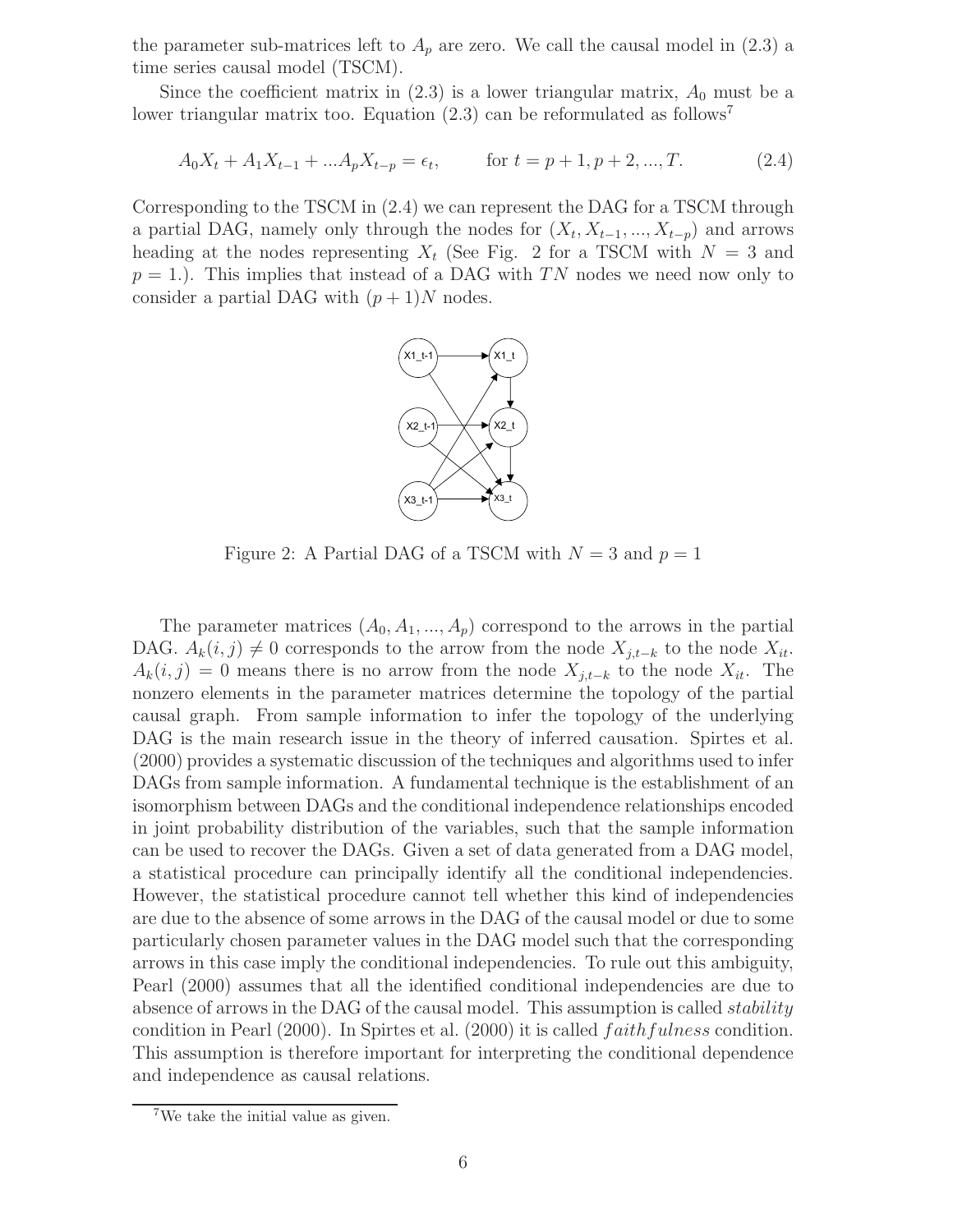In our paper we assume generally that TSCMs as a special class of DAG models satisfy the *faithfulness* condition. Spirtes et al.  $(2000)^8$  present several consistent learning algorithms to uncover DAGs from independent data. Chen (2010) present a procedure to uncover partial DAGs for TSCMs from time series data.

Using recursive system to represent causal relations in economic time series was first proposed in Wold (1954). Our model can be seen as a continuation of this tradition. Instead of the a priori process approach to causality in Wold (1954) we take an inferential process approach to causality in our model<sup>9</sup>, i.e. the causal orders among the variables in our model are not specified a *priori* but inferred from the data through some automated learning algorithm as given in Chen  $(2010)^{10}$ .

### 3 Granger Causality in TSCMs

#### 3.1 Granger causality

Generally, Granger causality and TSCMs are two different concepts: while the Granger causality concerns the prediction power of one time series for another, TSCMs focus on the causal relations among time series variables at each time points. Given a TSCM we can study Granger causality between the time series variables in the TSCM. In the context of TSCMs, we can define Granger causality formally as follows.

#### Definition 3.1

Let  $X_{i,t}$  and  $X_{j,t}$  be two time series in  $X_t$ . Let  $X_i$  collect all lagged variables of  $X_{i,t}$ , *i.e.*  $X_i = (X_{i,t-1}, X_{i,t-2}, ...)$  *and similarly*  $X_j$  *collect all lagged variables of*  $X_{j,t}$ *. We say*  $X_{j,t}$  *is not a bevariate Granger cause for*  $X_{i,t}$  *if and only if conditional on*  $X_{i}$ *,*  $X_{i,t}$  *is independent of*  $X_{j}$ *. If conditional on*  $X_{i}$ *,*  $X_{i,t}$  *is dependent of*  $X_{j}$ *, we say*  $X_{j,t}$  *is a bivariate Granger cause of*  $X_{i,t}$ .

The multivariate Granger causality can be defined similarly.

#### Definition 3.2

Let  $X_{i,t}$  and  $X_{j,t}$  be two component in  $X_t$ . Let  $X_j$  collect all lagged variables of  $X_{j,t}$ , *i.e.*  $X_{j.} = (X_{j,t-1}, X_{j,t-2}, \ldots)$ *, and let*  $X^j$  *collect all lagged variables of*  $X_t$  *except*  $X_j$ , *i.e.*  $X^j = (X_{1,}, X_{2,},..., X_{j-1,}, X_{j+1,},...X_N)$ . We say  $X_{j,t}$  is not a multivariate *Granger cause for*  $X_{i,t}$  *if and only if conditional on*  $X^j$ *,*  $X_{i,t}$  *is independent of*  $X_j$ *.* If conditional on  $X^j$ ,  $X_{i,t}$  *is dependent of*  $X_j$ , we say  $X_{j,t}$  *is a multivariate Granger cause of*  $X_{i,t}$ *.* 

Remark In the literature Granger causality is sometimes defined based on mean square errors of linear predictions functions. Our definition here is based on conditional dependence, which seems to be more restrictive. However, in the setting of TSCMs we are considering linear models with homoscedastic normal disturbance and therefore, definitions based on mean square errors of a linear prediction function and definitions based on conditional dependence are equivalent.

<sup>8</sup>See Chapter 5 and Chapter 6 in Spirtes et al. (2000). For the proof of consistence of the learning algorithms see also Robins, Scheines, Sprites, and Wasserman (2003).

<sup>9</sup>See Hoover (2008) for more details on alternative approaches to causality in economics.

<sup>&</sup>lt;sup>10</sup>See Hoover (2005) for an interesting presentation on automated learning algorithms in causal inference in econometrics.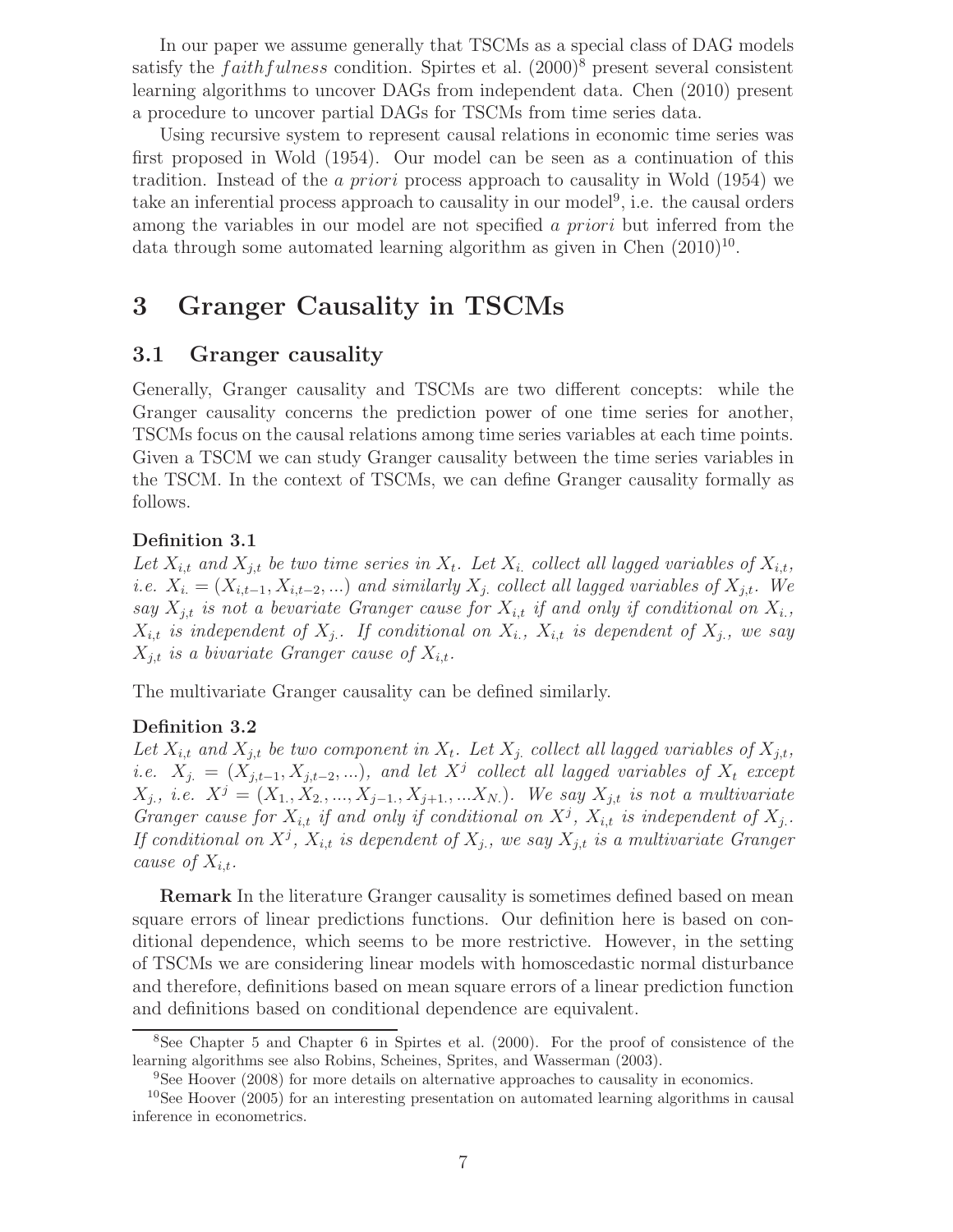### 3.2 Conditional Dependance and Conditional Independence in DAG

In the literature on inferred causation, it is well known that graphical criteria, such as  $d - s$ eperation and  $d -$ connection can be used to investigate conditional independence and conditional dependance in directed graphs. We are going to use these graphical criteria to derive Granger causality in the partial DAG of a TSCM. For this purpose we need to clarify some graphic terms.

In a directed graph, a path in which the arrows are not all oriented in the same direction is called an undirected path. For example the path  $X_{2,t-1}$  →  $X_{2,t}$  ←  $X_{1,t} \leftarrow X_{1,t-1}$  in Fig. 2 is an undirected path. A node on an undirected path is called a collider, if two arrows collide at it.  $X_{2,t}$  on the undirected path  $X_{2,t-1} \rightarrow$  $X_{2,t} \leftarrow X_{1,t} \leftarrow X_{1,t-1}$  is a collider. A path in which all arrows are pointing in one direction is called a directed path. The path  $X_{2,t-1} \to X_{2,t} \to X_{3,t}$  is a directed path. If there is a directed path from a node to another node, the latter one is called a descendent of the former one. On the directed path of  $X_{2,t-1} \to X_{2,t} \to X_{3,t}$ ,  $X_{3,t}$  is a descendant of  $X_{2,t-1}$ . The undirected path  $X_{2,t} \leftarrow X_{1,t} \leftarrow X_{3,t-1} \rightarrow X_{3,t}$  consists of two sections of directed paths starting at one node on the path  $X_{3,t-1}$ . It is called a fork. Now we are able to give a definition for  $d$  – *connection* and  $d$  – *separation*.

#### Definition 3.3 (d-Separation)  $11$

*If* G *is a directed acyclic graph in which* W*,* Y *and* Z *are disjoint sets of nodes, then* W *and* Y *are* d − connected *by* Z *in* G *if and only if there exists an undirected path* U *between some node in* W *and some node in* Y *such that for every collider* C *on* U*, either* C *or a descendent of* C *is in* Z*, and no non-collider on* U *is in* Z*.* W *and* Y *are* d − separated *by* Z *in* G *if and only if they are not* d − connected *by* Z *in* G*.*

#### Proposition 3.4 (Conditional Independence and d-Separation)

*Let* W*,* Y *and* Z *be disjoint sets of nodes in a directed acyclic graph* G*. Under faithfulness condition,* W *and* Y *is d-separated by* Z *if and only if* W *and* Y *are conditionally independent given* Z*.*

Proof (See Spirtes et al. (2000) p. 393 proof of Theorem 3.3.)

#### 3.3 Granger Casuality in TSCM

Since a TSCM is a DAG model,  $d$  – separation and  $d$  – connection criteria can be directly applied to the TSCM. Following Proposition 3.4, it is straightforward to formulate Granger causality in terms of  $d - separation$ . In the following we formulate graphical criteria for Granger causality in a TSCM.

#### Proposition 3.5

Let  $G$  be the DAG of a TSCM for  $X_t$ . Let  $X_i$  be the set of nodes representing lagged  $X_{i,t}$  and  $X_j$ , be the set of nodes representing all lagged  $X_{j,t}$ .  $X_{j,t}$  is a bivariate *Granger cause of*  $X_{i,t}$  *if and only if*  $X_{i,t}$  *and*  $X_j$  *are d-connected by*  $X_i$ .

Proof: Following Proposition 3.4 and taking  $X_{j}$ ,  $X_{i,t}$  and  $X_{i}$  as  $W$ ,  $Y$  and  $Z$  in the definition of the bivariate Granger causality respectively, the result follows directly from the definition of the bivariate Granger causality.

<sup>11</sup>Compare www.andrew.cmu.edu/user/scheines/tutor/d-sep.html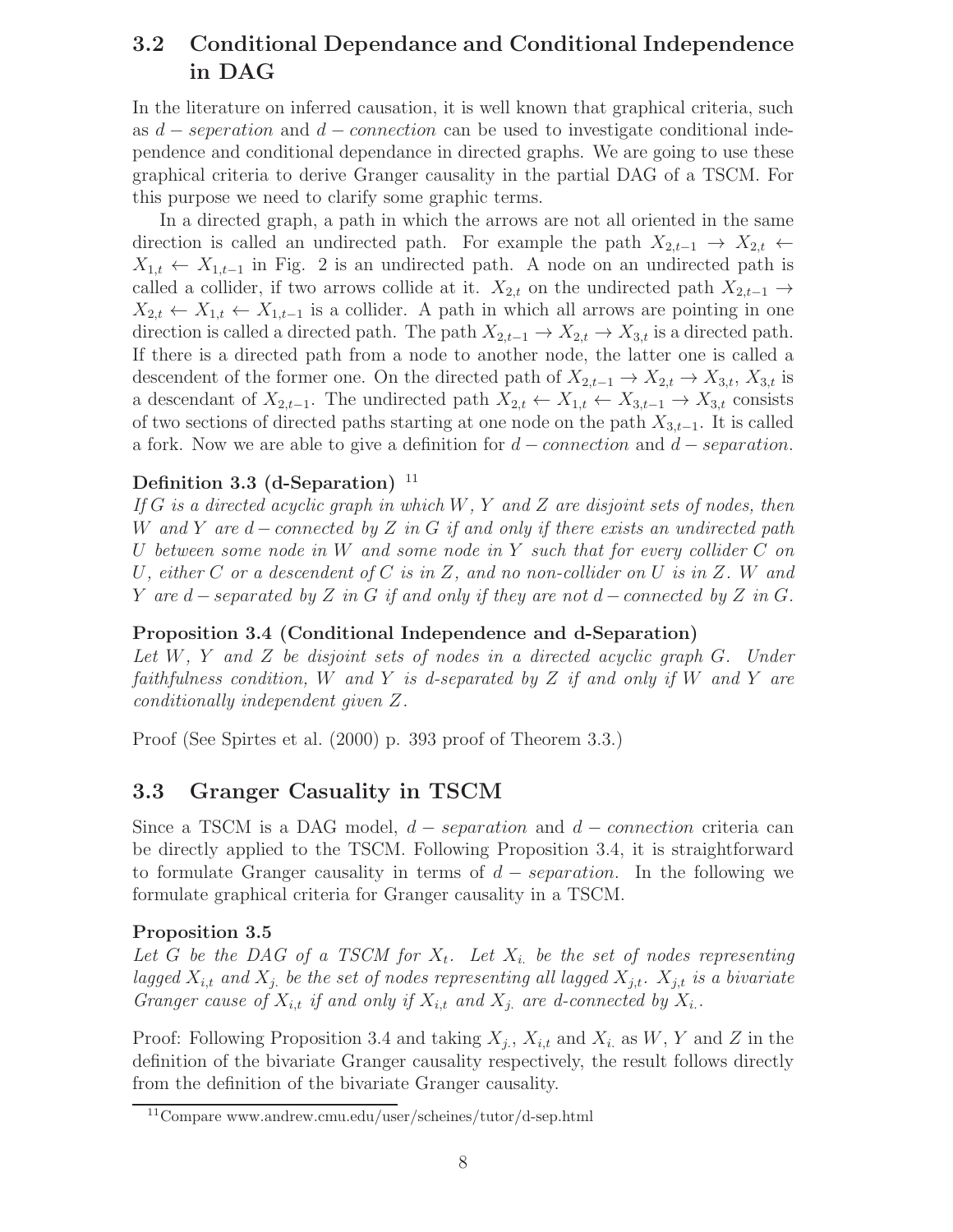#### Proposition 3.6

Let G be the DAG of a TSCM for  $X_t$ . Let  $X_j = (X_{j,t-1}, X_{j,t-2}, ...)$  be the set of nodes representing all lagged  $X_{j,t}$  and  $X^j = (X_{1,}, X_{2,},..., X_{j-1,}, X_{j+1,},...X_{N,})$  be the set of nodes representing all lagged  $X_t$  except  $X_{j}$ .  $X_{j,t}$  *is a multivariate Granger cause of*  $X_{i,t}$  *if and only if*  $X_{i,t}$  *and*  $X_j$  *are d-connected by*  $X^j$ *.* 

Proof: According to Proposition 3.4 and taking  $X_{j.}, X_{i,t}$  and  $X^j$  as  $W, Y$  and  $Z$  in the definition of the multivariate Granger causality respectively, the result follows directly from the definition of the multivariate Granger causality.

### 3.4 From Partial DAGs to Directed Graphs for Granger Causality

Although Propositions 3.5 and 3.6 provide sufficient information to investigate Granger causality in DAGs of TSCMs, it is technically difficult to operate directly on the DAGs of TSCMs that are huge and contain NT nodes. We want to go around this problem by developing simpler rules to derive Granger causality in TSCMs through taking advantage of the particular structure in the DAGs of TSCMs.

**Lemma 3.7** *In the DAG of a TSCM, if there exists a path from*  $X_{j,t-s}$  *to*  $X_{i,t}$  *with a collider at some*  $X_{i,t-s+\tau}$  *with*  $(S > \tau)$ *, then there must be another path from*  $X_{j,t-v}$ *to*  $X_{i,t}$  *such that this path contains no collider at a lagged*  $X_{i,t}$ *.* 

Proof: According to the time invariant causal structure constraint in a TSCM, corresponding to a path from  $X_{j,t-s}$  to  $X_{i,t-s+\tau}$ , there must exist a path from  $X_{j,t-\tau}$ to  $X_{i,t}$ .  $X_{i,t}$  is not a collider because it is at the end of the path. So the new path from  $X_{j,t-\tau}$  to  $X_{i,t}$  has at least one less collider than the original path from  $X_{j,t-s}$ to  $X_{i,t}$ . If  $X_{i,t-s+\tau}$  was the only collider on the path from  $X_{j,t-s}$  to  $X_{i,t}$ , we have now a path without collider at lagged  $X_{it}$ . If there were more than one colliders on the original path, we can use the same argument to reduce the number of colliders, until we obtain a path without any collider at a lagged  $X_{i,t}$ .  $\Box$ 

**Remark** The bivariate Granger causality of  $X_{j,t}$  for  $X_{i,t}$  is equivalent to  $d$  − connecton of  $X_{i,t}$  to  $X_j$ . by  $X_i$ . If the  $d$  – connection is due to a path between  $X_{i,t}$  and some  $X_{j,t-s}$  with a collider, the collider must be in the conditioning set  $X_i$ . Lemma 3.7 says for a path between  $X_{j,t-s}$  and  $X_{i,t}$  with a collider in  $X_i$ , there must exist a path from some  $X_{j,t-v}$  to  $X_{i,t}$  without collider. This implies that a d – connection between  $X_{i,t}$  and  $X_j$  by  $X_i$  implies a directed path from some  $X_{j,t-s}$ to  $X_{i,t}$  without crossing  $X_i$  or a fork from from some  $X_{j,t-v}$  to  $X_{i,t}$  without crossing  $X_{i.}.$ 

#### Proposition 3.8 (Bivariate Granger Causaltiy)

*In a TSCM,*  $X_{j,t}$  *is a bivariate Granger cause of*  $X_{i,t}$  *if and only if there exists a directed path or a fork from some*  $X_{i,t-s}$  *to*  $X_{i,t}$  *that does not cross any nodes in*  $X_i$ .

Proof: The sufficiency follows directly from the definition of  $d$  – *connection*. By Lemma Lemma 3.7 we know that  $d$  – *connection* implies a directed path or a fork without crossing  $X_i$ . This proves the necessity.  $\Box$ 

**Remark**  $D$  – *connection* due to a directed path implies that the dependence is due to a direct or an indirect cause.  $D$  – *connection* due to a fork implies that the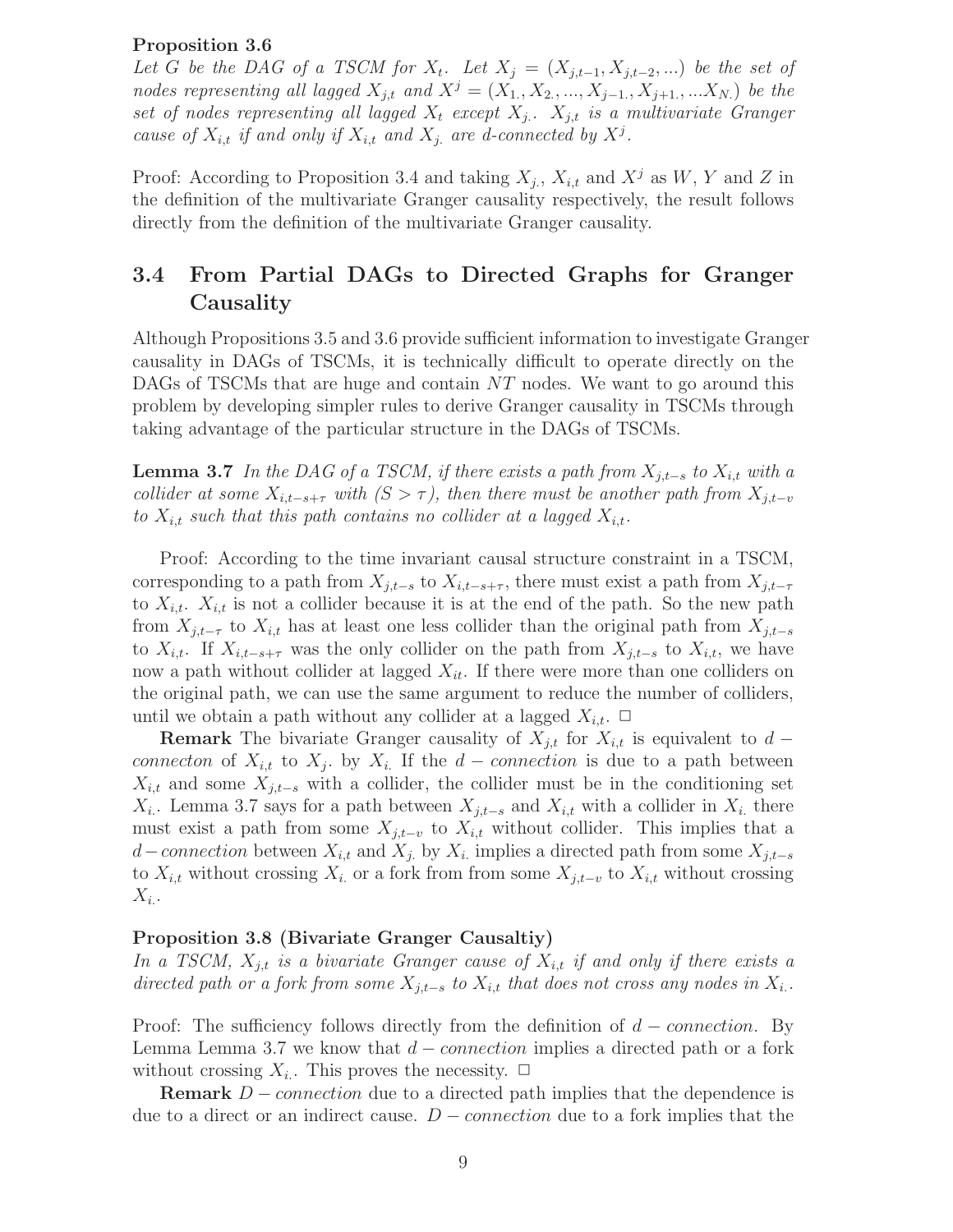dependence is due to a common cause represented by the starting node of the fork. Proposition 3.8 simplifies greatly the application of the  $d$  – *connection* criterion to investigate Granger causality in a TSCM. This Proposition says that we need only to consider directed paths and forks that are essentially two directed paths starting at same node. Thus we can reduced the scope of the DAG in which we apply the  $d$  – connection criterion. Because of the time limited causal influence constraint, an arrow in the DAG of a TSCM can maximally span a lag length of  $p$ . Due to the time invariant causal structure constraint, the shortest directed path from one time series i to another time series j can maximally span a lag length of  $(N-1)p$ . Therefore we need to consider maximally an extended partial DAG consisting of  $(N-1)p$  lags and apply the d – connection criterion to this extended partial DAG to investigate the bivariate Granger casuality relation. In usual cases we need only to consider much smaller extended partial DAGs.

#### Proposition 3.9 (Multivariate Granger Causality)

Let  $X_{i,t}$  and  $X_{j,t}$  be two time series variables in a TSCM.  $X_{j,t}$  is a multivariate *Granger cause of*  $X_{i,t}$  *if and only if there is a directed path from*  $X_{i,t-s}$  *to*  $X_{i,t}$  *for*  $s > 0$  in the partial DAG of the TSCM without cross  $X^j$ .

Proof: The proof of sufficiency follows directly from the definition of  $d$  – connection. To prove the necessity, suppose that the  $d$  – *connection* is due to a path with a collider. Then this collider must be in  $X<sup>j</sup>$  and the two end-nodes of the collider must be outside  $X^j$ , i.e. they must be in  $X_{j} \cup X_t$ . Because there is no arrow from  $X_t$  to  $X^j$ , the two end-nodes must be in  $X_{j,1}$ , say  $X_{j,t-s+v}$  and  $X_{j,t-s+v+w}$ . Obviously a section of the original path from  $X_{i,t-s+v+w}$  to  $X_{i,t}$  constitutes a path from a lagged  $X_{i,t}$  to  $X_{i,t}$  with one less collder. By the same argument, there must exits a path from a lagged  $X_{i,t}$  to  $X_{i,t}$  without collider. Sofar we have proved that the  $d$  – connection between  $X_{i,t}$  and  $X_j$  by  $X^j$  implies a path without collider, i.e. d – connection implies a path or a fork in  $X_j \cup X_t$ . Since no arrow goes from  $X_t$ to  $X_i$ , the staring point of the fork must be in  $X_i$ . But, in  $X_i$  all arrows go in one direction. Therefore there is no forks in  $X_j$ . Therefore, the  $d$  – connection implies a directed path from a lagged  $X_{j,t}$  to  $X_{i,t}$  without crossing  $X^j$ . Because of the time finite causal influence constraint there is no direct arrows from a lagged  $X_{j,t-s}$  to  $X_{i,t}$  for  $s \geq p$ , the  $d$  – connection implies a directed path from a lagged  $X_{j,t}$  to  $X_{i,t}$ in the partial DAG.

 $\Box$ 

Granger Causality between time series in  $X_t$  of a TSCM is an ordered relation among the time series. Hence it can be represented in a directed graph (See Eichler (2007) for more details.) We define a directed graph for Granger causality relations as follows. The graph consists of  $N$  nodes, each of which represents a time series:  $(X_{1,t}, X_{2,t},..., X_{N,t})$ . An arrow goes from  $X_{j,t}$  to  $X_{i,t}$  if and only if  $X_{j,t}$  Granger causes  $X_{i,t}$ . There is an edge with two arrowheads between  $X_{j,t}$  and  $X_{i,t}$  if and only if they are mutually Granger causal to each other. In the case of multivariate Granger causality, the conditioning set includes all lagged variables except the lagged variables of the time series from which an arrow starts, while in the case of bivariate Granger causality the conditioning set includes only the lagged variables of the time series at which an arrow ends. Propositions 3.8 and 3.9 provide sufficient information to derive the directed graphs of the Granger causality relations among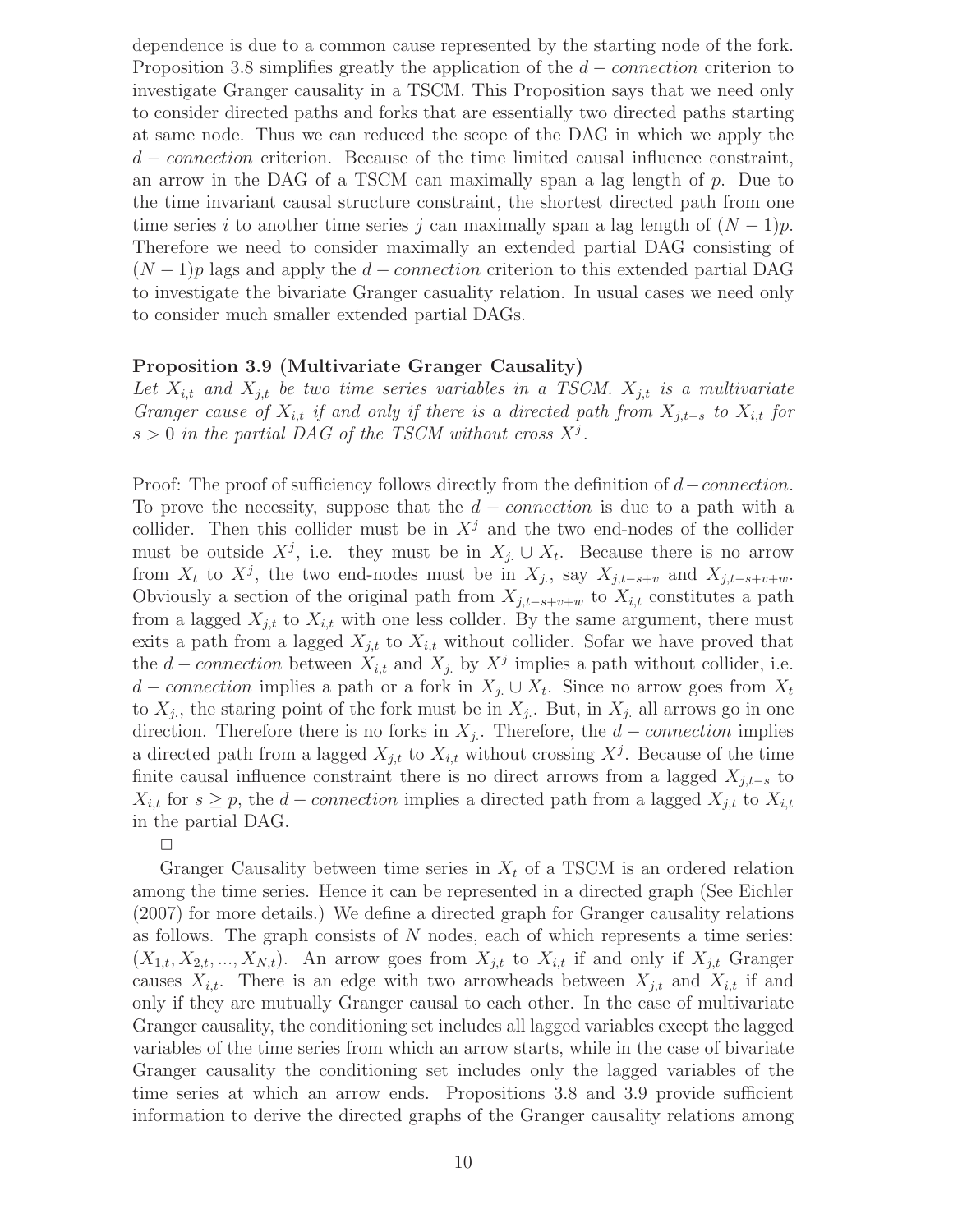$X_t$  from a TSCM of  $X_t$ . In the following subsection we will show how to use these two propositions to derive the Granger causality relations in TSCMs.

### 4 Some Examples

In this subsection we want to demonstrate how to derive the directed graphs for Granger causality through a few examples.

Example 1a is designed to show how to derive Granger causality from the partial DAG of a TSCM in a simple case. The linear structural equation system of the TSCM in this example is as follows.

$$
X_{1t} = -0.2X_{3,t-1} + u_{1,t}
$$
  
\n
$$
X_{2t} = -2X_{1,t} + u_{2,t}
$$
  
\n
$$
X_{3t} = -1.5X_{2,t} + u_{3,t}
$$

where the residuals  $u_{i,t}$  (i=1,2,3) are independent. An extended partial DAG of the TSCM is given in Fig. 3. This extended partial DAG consists only of directed paths. Following Proposition 3.8 if there is a directed path from a lagged variable to another variable without going through any lagged variable of the latter, then the former variable Granger causes the latter. In this partial DAG we can read off many



Figure 3: An extended partial DAG of the TSCM in Example 1a

directed paths. The path  $X_{3,t-1} \to X_{1,t}$  does not go through lagged  $X_{1,t}$ . Therefore  $X_{3,t}$  Granger causes  $X_{1,t}$ . Similarly, the path  $X_{3,t-1} \to X_{1,t} \to X_{2,t}$  does not go through lagged  $X_{2t}$ .  $X_{3,t}$  also Granger causes  $X_{2,t}$ . The path  $X_{2,t-1} \to X_{3,t-1} \to X_{1,t}$ does not pass through lagged  $X_{1,t}$ . Hence,  $X_{2,t}$  Granger causes  $X_{1,t}$ . The only path from  $X_{1,t-1}$  to  $X_{2,t}: X_{1,t-1} \rightarrow X_{2,t-1} \rightarrow X_{3,t-1} \rightarrow X_{1,t} \rightarrow X_{2,t-2}$  goes through  $X_{2,t-1}$ . Therefore  $X_{1,t}$  does not Granger cause  $X_{2,t}$ . For the same reason  $X_{1t}$  does not Granger cause  $X_{3,t}$ , and  $X_{2t}$  does not Granger cause  $X_{3,t}$  either. The graphical derivation result is given in the right graph in Fig. 4.

Multivariate Granger causality is the conditional dependence of one time series variable on another, given his own lagged variables as well as the rest lagged variables in the system. Following Proposition 3.9 if there is a directed path from a lagged variable to another variable in the partial DAG, then the former variable Granger causes the latter in multivariate setting. In the partial DAG of the TSCM, the directed paths from a lagged variable to others are:  $X_{3,t-1} \rightarrow X_{1,t}$  and  $X_{3,t-1} \rightarrow$  $X_{1,t} \to X_{2,t}$ . Therefore we have multivariate Granger causality:  $X_{3,t}$  Granger causes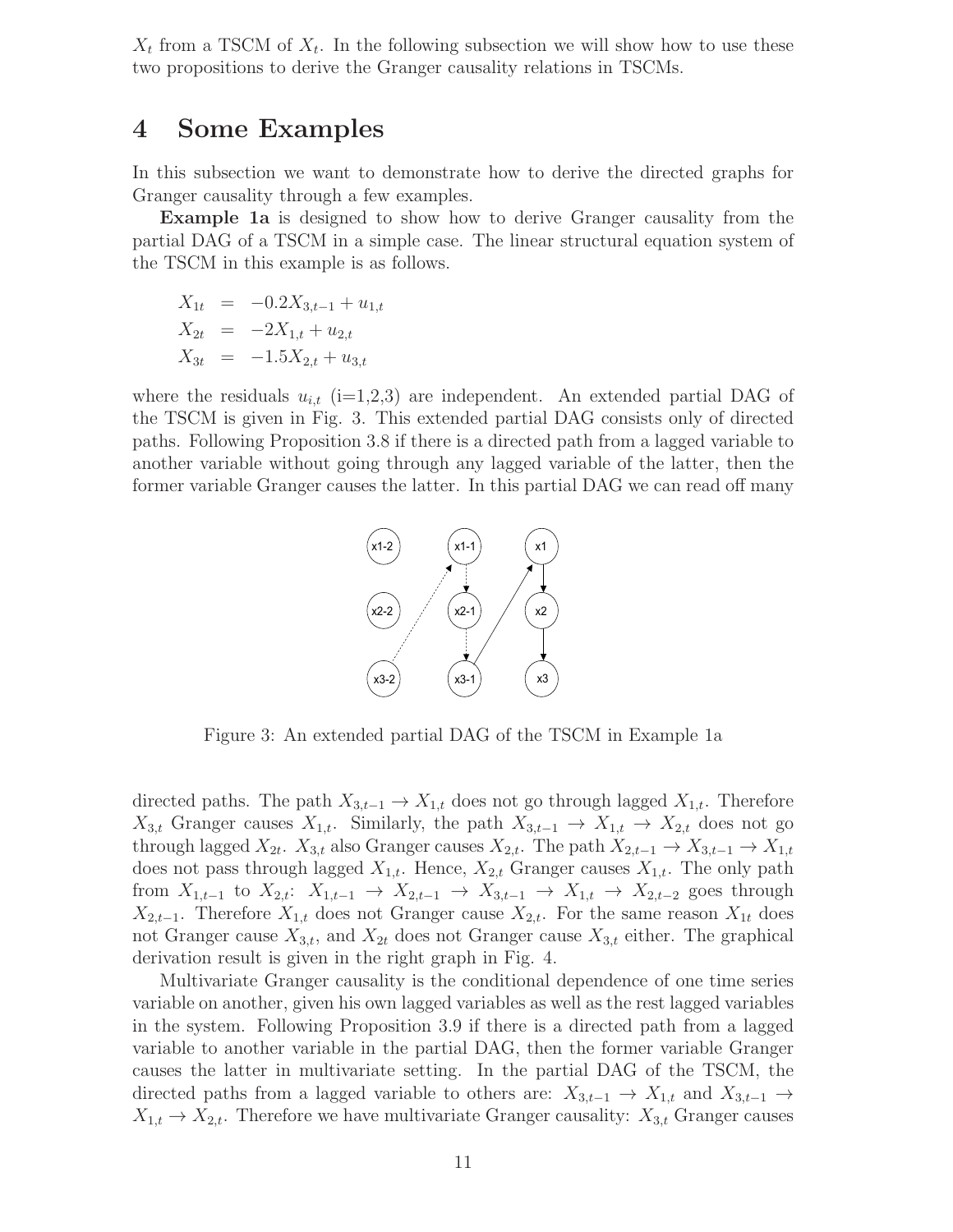

Figure 4: Granger Causality in Example 1a

 $X_{1,t}$  and  $X_{2,t}$  respectively. The graph for multivariate Granger causality is given in the left graph in Fig. 4.

|                     | Bivariate GC |            |                     | Multivariate GC |            |
|---------------------|--------------|------------|---------------------|-----------------|------------|
| Derived GC          | $T = 100$    | $T = 3000$ | Derived GC          | $T = 100$       | $T = 3000$ |
| $X2 \rightarrow X1$ | $0.002*$     | $0.000*$   | $X2 \rightarrow X1$ | $0.590*$        | $0.105*$   |
| $X3 \rightarrow X1$ | $0.001$ *    | $0.000*$   | $X3 \rightarrow X1$ | $0.016*$        | $0.000*$   |
| $X1 \rightarrow X2$ | $0.614*$     | $0.466*$   | $X1 \rightarrow X2$ | $0.473*$        | $0.706*$   |
| $X3 \rightarrow X2$ | 0.362(w)     | $0.000*$   | $X3 \rightarrow X2$ | $0.014$ *       | $0.000*$   |
| $X1 \rightarrow X3$ | $0.933*$     | $0.140*$   | $X1 \rightarrow X3$ | $0.613*$        | $0.681*$   |
| $X2 \rightarrow X3$ | $0.549*$     | $0.731*$   | $X2 \rightarrow X3$ | $0.321*$        | $0.118*$   |

Table 1: Bivariate and Multivariate Granger Causality Tests for Example 1a

We also run Granger causality tests in both bivariate and multivariate settings for data generated from the TSCM of Example 1a. The results are presented in Table 1. The left penal in Table 1 contain the test results of bivariate Granger causality. The right penal contains the test result for multivariate Granger causality. Among 12 small sample size cases  $(T = 100)$ , there is only one case where the Granger causality test result cannot confirm the derived Granger causality at 5% significance level (See (w) in Table 1.). In large sample size cases  $(T = 3000)$ , the test results confirm all the derived Granger causality. (See  $^{\ast}$  in Table 1.).

**Example 1b** differs from Example 1a only by adding an arrow  $X_{3,t-1} \to X_{3,t}$ in the partial DAG. The linear structural equation system of the TSCM in this example is as follows.

$$
X_{1,t} = -0.2X_{3,t-1} + u_{1,t}
$$
  
\n
$$
X_{2,t} = -2X_{1,t} + u_{2,t}
$$
  
\n
$$
X_{3,t} = -1.5X_{2,t} + 0.5X_{3,t-1} + u_{3,t}
$$

where the residuals  $u_{i,t}$  (i=1,2,3) are independent. An extended partial DAG of the TSCM is given in Fig. 5. The paths discussed in Example 1a are also present here. Therefore, the conditional dependencies remain: i.e. the bivariate Granger causality and the multivariate Granger causality derived in Example 1a hold also in this example. In addition, through adding the arrow  $X_{3,t-1} \to X_{3,t}$  we have a fork  $X_{1,t-1} \leftarrow X_{3,t-2} \rightarrow X_{3,t-1} \rightarrow X_{1,t} \rightarrow X_{2,t}$  without crossing lagged  $X_{2,t-s}$ . This implies a conditional dependence between  $X_{1,t-1}$  and  $X_{2,t}$  due to the common cause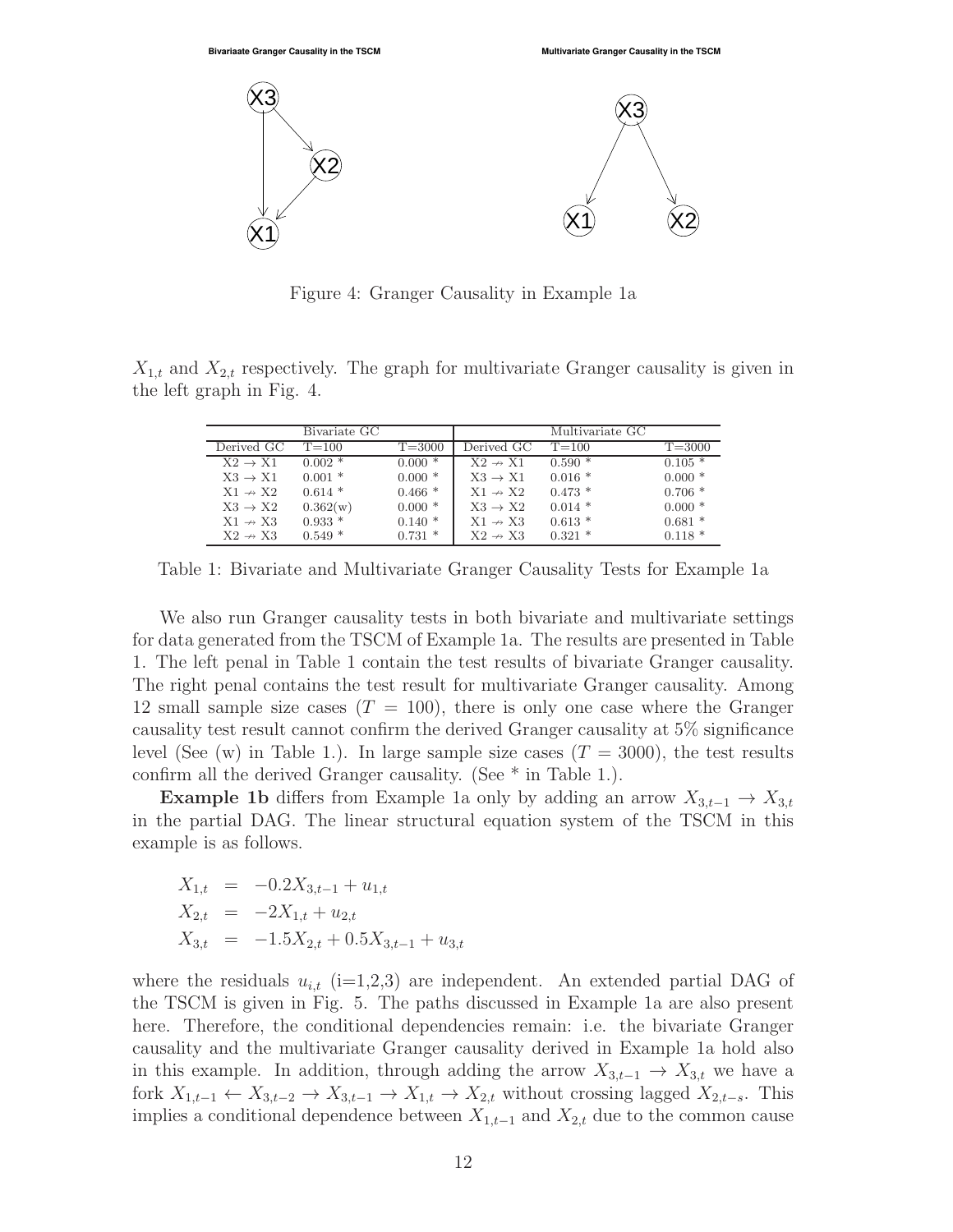

Figure 5: An Extended Partial DAG of the TSCM in Example 1b



Figure 6: Granger Causality in Example 1b

of  $X_{3,t-2}$ . Therefore,  $X_{1,t}$  Granger causes  $X_{2,t}$ . The graphical result for the bivariate Granger causality is given in the left graph in Fig. 6.

For multivariate Granger causality the situation is the same as in Example 1a. Therefore we have multivariate Granger causality:  $X_{3,t-1}$  Granger causes  $X_{1,t}$  and  $X_{2,t}$  respectively. The Graph for multivariate Granger causality is given in the right graph in Fig. 6.

|                     | Bivariate GC |            |                     | Multivariate GC |            |
|---------------------|--------------|------------|---------------------|-----------------|------------|
| Derived GC          | $T = 100$    | $T = 3000$ | Derived GC          | $T = 100$       | $T = 3000$ |
| $X2 \rightarrow X1$ | $0.000*$     | $0.000*$   | $X2 \rightarrow X1$ | $0.862*$        | $0.476*$   |
| $X3 \rightarrow X1$ | $0.000*$     | $0.000*$   | $X3 \rightarrow X1$ | $0.000*$        | $0.000*$   |
| $X1 \rightarrow X2$ | $0.036*$     | $0.011 *$  | $X1 \rightarrow X2$ | $0.609*$        | $0.339*$   |
| $X3 \rightarrow X2$ | $0.027$ *    | $0.000*$   | $X3 \rightarrow X2$ | $0.001*$        | $0.000*$   |
| $X1 \rightarrow X3$ | $0.205*$     | $0.944*$   | $X1 \rightarrow X3$ | $0.413*$        | $0.429*$   |
| $X2 \rightarrow X3$ | $0.047(-)$   | $0.174*$   | $X2 \rightarrow X3$ | $0.955*$        | $0.568*$   |

Table 2: Bivariate and Multivariate Granger Causality Tests for Example 1b

The results of the Granger causality tests in both bivariate and multivariate settings for data generated from the TSCM of Example 1b are presented in Table 2. Among 12 small sample size cases with  $T = 100$ , there is only one case where the Granger causality test result rejects the null hypothesis suggested by the derived Granger causality at 5% significance level (See (-) in Table 2.). In large sample size cases with  $T = 3000$ , the test results confirm the derived Granger causality (See  $*$ in Table 1.).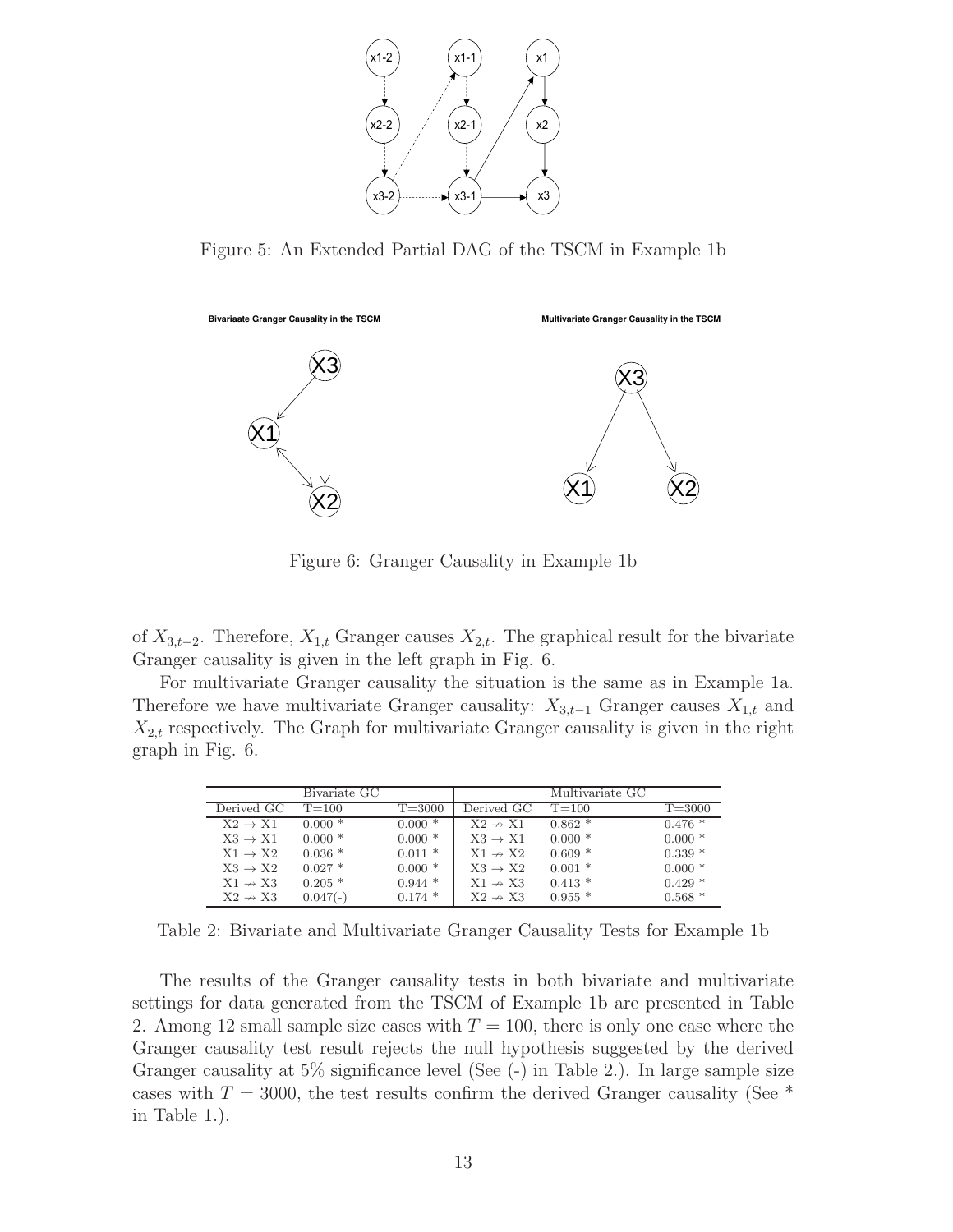Example 2 In the last example we see that a common cause at different lag lengths can lead to conditional dependence and henceforth the Granger causality relation. This simple example should show how the dependence due to a common cause can be blocked by lagged variables. The linear structural equation system of the TSCM in this example is as follows.

$$
X_{1t} = -0.2X_{3,t-1} + u_{1,t}
$$
  
\n
$$
X_{2t} = -0.2X_{2,t-1} - 0.2X_{3,t-1} + u_{2,t}
$$
  
\n
$$
X_{3t} = -1.5X_{2,t} + 0.5X_{3,t-1} + u_{3,t}
$$

where the residuals  $u_{i,t}$  (i=1,2,3) are independent. An extended partial DAG of the TSCM is given in Fig. 7.

In this extended partial DAG, the two one-arrow paths:  $X_{3,t-1} \rightarrow X_{1,t}$  and  $X_{3,t-1}$  →  $X_{2,t}$  imply  $X_{3t}$  Ganger causes  $X_{1,t}$  and  $X_{2,t}$ . The two two-arrows paths:  $X_{2,t-1} \to X_{3,t-1} \to X_{1,t}$  and  $X_{2,t-1} \to X_{2,t} \to X_{3,t}$  imply  $X_{2,t}$  Granger causes  $X_{1,t}$ and  $X_{3,t}$ .



Figure 7: Partial DAG of TSCM in Example 2

Since no arrow goes from  $X_{1,t}$ ,  $X_{1,t}$  can only Granger cause others via conditional dependence duo to some common causes. The fork  $X_{1,t-1} \leftarrow X_{3,t-2} \rightarrow X_{3,t-1} \rightarrow X_{2,t}$ does not cross lagged  $X_{2,t}$ . Therefore  $X_{1,t}$  Granger cause  $X_{2,t}$ . The fork  $X_{1,t-1}$  ←  $X_{3,t-2} \leftarrow X_{2,t-2} \rightarrow X_{2,t-1} \rightarrow X_{2,t} \rightarrow X_{3,t}$  crosses lagged  $X_{3,t}$  at  $X_{3,t-2}$ . Therefore this fork does not imply Granger casuality of  $X_{1t}$  for  $X_{3,t}$ . Further, because any path ending at  $X_{1,t-j}$ , must go through  $X_{3,t-j}$ , i.e.  $X_{3,t-j}$  blocks the dependence between  $X_{1,t-j}$  and  $X_{3,t}$ . In other word conditional on lagged  $X_{3,t-j}$ ,  $X_{1,t-j}$  and  $X_{3,t}$ becomes independent. Therefore  $X_{1,t}$  does not Granger cause  $X_{3,t}$ . This graphical derivation of the bivariate Granger causality is shown in detail in Fig. 8.

For multivariate Granger causality, we look at the three partial DAGs in Fig. 9. In the partial DAG on the left side the orange nodes are the conditioning set. The orange paths do not go through the orange nodes, which implies that  $X_{3,t}$ Granger causes  $X_{1,t}$  and  $X_{2,t}$ . In the partial DAG in the middle of Fig. 9 the pink nodes represent the conditioning set. There is no directed path from a lagged  $X_{1,t}$  into  $X_{2,t}$  or  $X_{3,t}$ . Therefore  $X_{1,t}$  does not Granger cause  $X_{2,t}$  and  $X_{3,t}$ . In the partial DAG on the right side of Fig. 9, the green nodes are the conditioning set. The green path from  $X_{2,t-1}$  to  $X_{3,t}$  does not go through the green nodes, which implies  $X_{2,t}$  Granger causes  $X_{3,t}$ . The results of the graphical analysis of bivariate and multivariate Granger causality are presented the directed graphs for Granger causality in Fig. 10.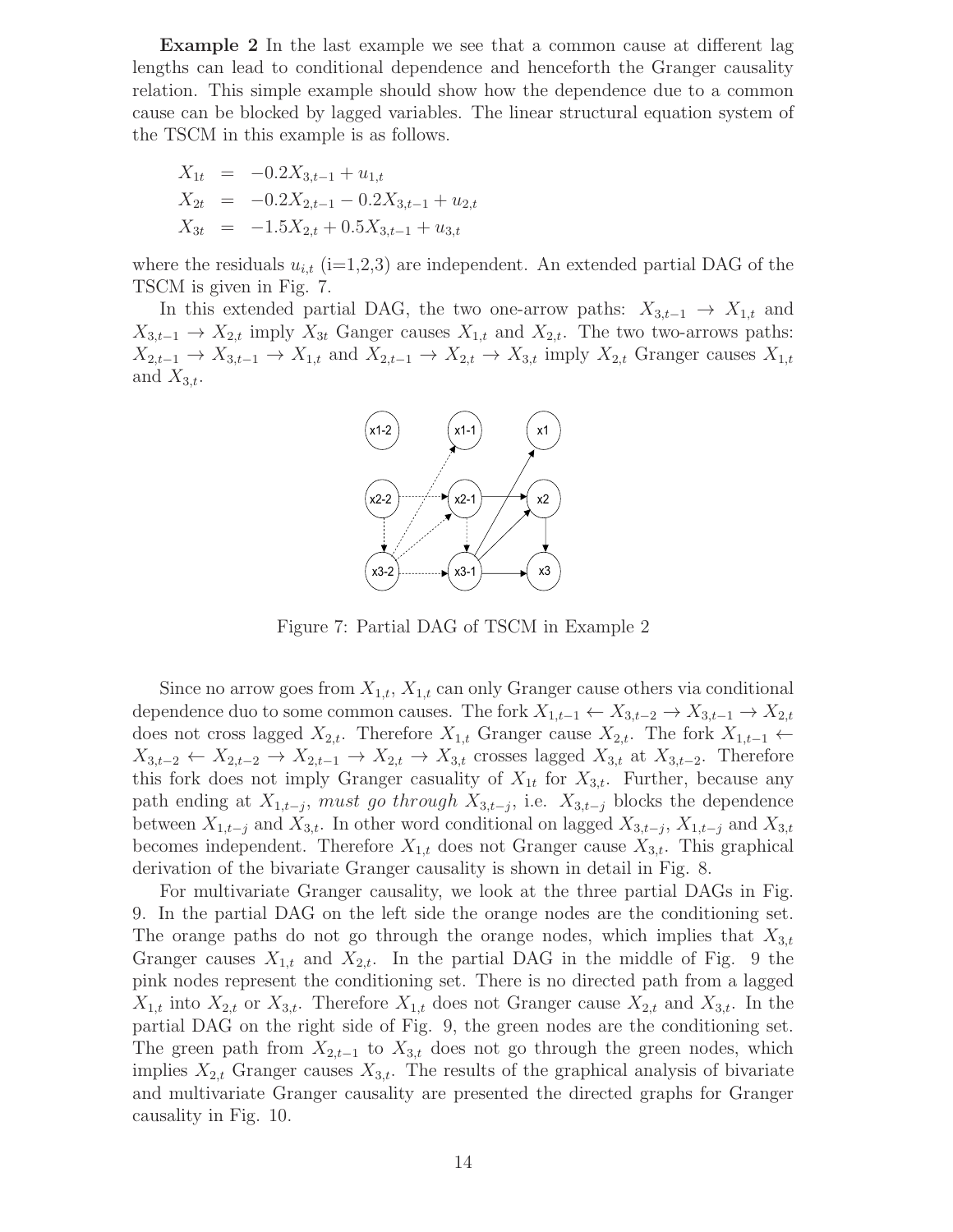

In the left extended partial DAG, the orange nodes represent the lagged  $X_{1,t}$ , the orange paths  $X_{3,t-1} \to X_{1,t}$  and  $X_{2,t-1} \to X_{3,t-1} \to X_{1,t}$  do not cross the orange nodes, implying that  $X_{2,t}$  and  $X_{3,t}$  Granger cause  $X_{1,t}$  respectively. In the middle graph the pink nodes represent the lagged  $X_{2,t}$ . The directed path  $X_{3,t-1} \rightarrow X_{2,t}$  and the fork  $X_{1,t-1} \leftarrow$  $X_{3,t-2} \rightarrow X_{3,t-1} \rightarrow X_{2,t}$  do not cross the pink nodes, implying  $X_{1,t}$  and  $X_{3,t}$  Granger cause  $X_{2,t}$  respectively. In the right graph, the green path  $X_{2,t-1} \to X_{2,t} \to X_{3,t}$  does not cross the green nodes. This implies  $X_{2,t}$  Granger causes  $X_{3,t}$ . The green fork  $X_{1,t-1}$  ←  $X_{3,t-2} \to X_{2,t-1} \to X_{2,t} \to X_{3,t}$  crosses  $X_{3,t-2}$ . It does not imply  $X_{1,t}$  Granger causes  $X_{3,t}$ .

Figure 8: Bivariate Granger Causality in Example 2

|                     | Bivariate GC |            |                     | Multivariate GC |            |
|---------------------|--------------|------------|---------------------|-----------------|------------|
| Derived GC          | $T = 100$    | $T = 3000$ | Derived GC          | $T = 100$       | $T = 3000$ |
| $X2 \rightarrow X1$ | $0.000*$     | $0.000*$   | $X2 \rightarrow X1$ | $0.890*$        | $0.221*$   |
| $X3 \rightarrow X1$ | $0.000*$     | $0.000*$   | $X3 \rightarrow X1$ | $0.001*$        | $0.000*$   |
| $X1 \rightarrow X2$ | 0.474(w)     | $0.000*$   | $X1 \rightarrow X2$ | $0.132*$        | $0.363*$   |
| $X3 \rightarrow X2$ | $0.005$ *    | $0.000*$   | $X3 \rightarrow X2$ | $0.004*$        | $0.000*$   |
| $X1 \rightarrow X3$ | $0.315*$     | $0.259*$   | $X1 \rightarrow X3$ | $0.247*$        | $0.453*$   |
| $X2 \rightarrow X3$ | $0.045*$     | $0.000*$   | $X2 \rightarrow X3$ | $0.038*$        | $0.000*$   |

Table 3: Bivariate and Multivariate Granger Causality Tests for Example 2

The the Granger causality test results using the data generated from the TSCM in Example 2 are presented in Table 3. Except one case the tests confirm the derived Granger causality at 5% significance level (See \* in Table 3.).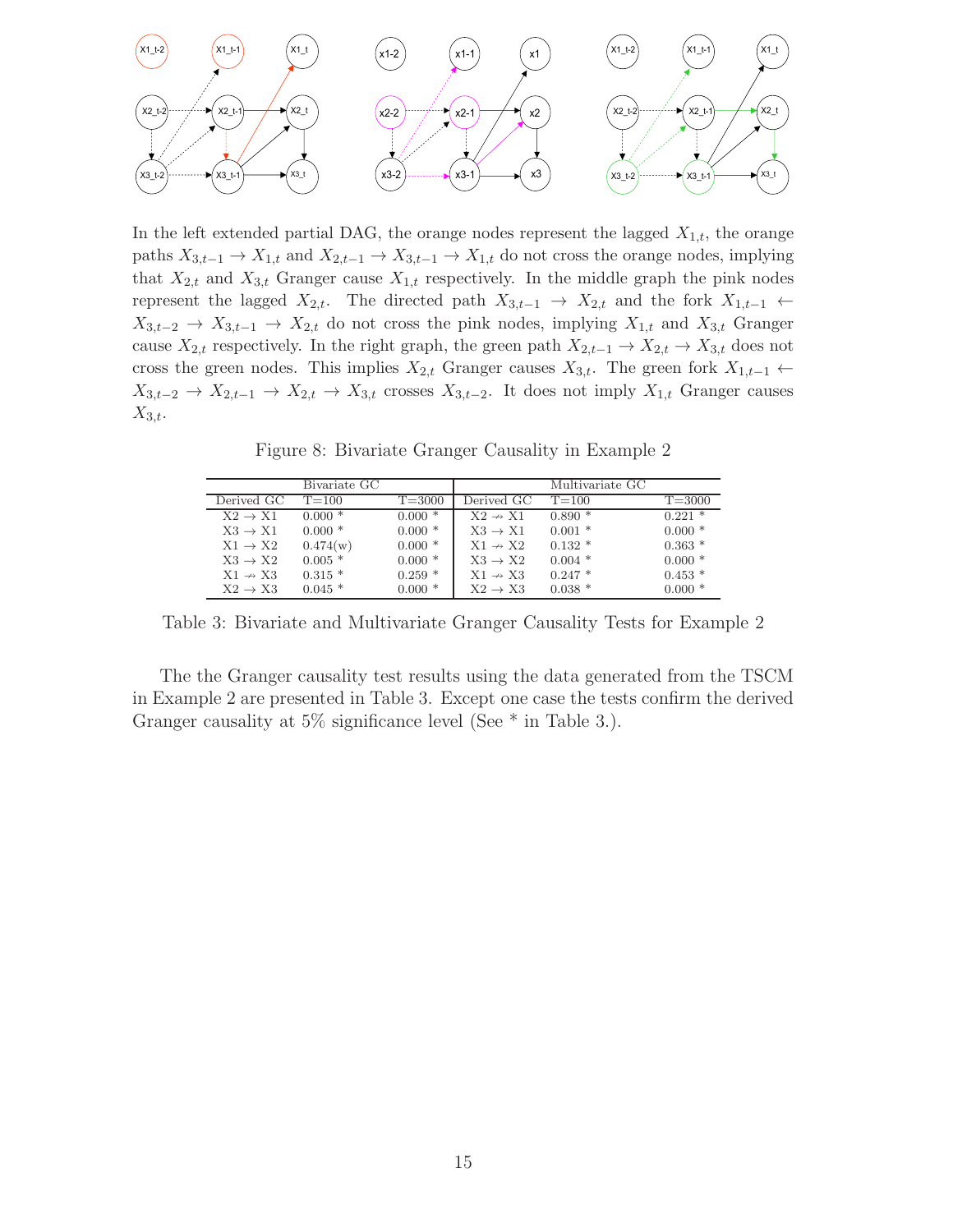

In the left partial DAG, the orange path  $X_{3,t-1} \to X_{1,t}$  does not cross the orange nodes. This implies  $X_{3,t}$  Granger causes  $X_{1,t}$ . In the middle graph there is no path from  $X_{1,t-1}$ . So,  $X_{1,t}$  causes neither  $X_{2,t}$  nor  $X_{3,t}$ . In the right graph, the green path  $X_{2,t-1} \to X_{2,t} \to$  $X_{3,t}$  does not cross the green nodes. This implies  $X_{2,t}$  Granger causes  $X_{3,t}$ .

Figure 9: Multivariate Granger Causality in Example 2



Figure 10: Graphs for Granger Causality in Example 2

**Example 3** is an example with  $N = 3$  and  $p = 2$ . The linear structural equation system of the TSCM is given as follows.

$$
X_{1t} = 0.5X_{1,t-1} - 0.4X_{2,t-1} + 0.3X_{3,t-1} + 0.35X_{1,t-2} - 0.12X_{3,t-2} + u_{1,t}
$$
  
\n
$$
X_{2t} = 0.5X_{2,t-1} + 0.35X_{2,t-2} + 0.23X_{3,t-2} + u_{2,t}
$$
  
\n
$$
X_{3t} = -1.5X_{2,t} - 0.2X_{2,t-1} + 0.5X_{3,t-1} + 0.35X_{3,t-2} + u_{3,t}
$$

where the residuals  $u_{i,t}$  (i=1,2,3) are independent. The partial DAG of the TSCM is given in Fig. 11.

An extended partial DAG is given in in Fig.12. In order to investigate the bivariate Granger causality in this TSCM, we first look at the nodes in orange color representing lagged variables of  $X_{1,t}$  and orange paths ending at  $X_{1,t}$  without crossing the orange nodes. The starting points of the paths are  $X_{2,t-1}$  and  $X_{3,t-1}$ respectively. These two paths imply  $X_{3,t}$  Granger causes  $X_{1,t}$ , and  $X_{2,t}$  Granger causes  $X_{1,t}$ . Next, we look at the pink nodes representing the lagged variables of  $X_{2,t}$  and pink paths ending at  $X_{2,t}$ . The pink directed path  $X_{3,t-2} \to X_{2,t}$  and the pink fork  $X_{1,t-1} \leftarrow X_{3,t-2} \rightarrow X_{2,t}$  do not cross the pink nodes. Therefore we have  $X_{1,t}$  Granger causes  $X_{2t}$ ; and  $X_{3,t}$  Granger causes  $X_{2,t}$ . At last we look at the green nodes representing the lagged variables of  $X_{3,t}$  and the green paths ending at  $X_{3,t}$ . The directed path  $X_{2,t-1} \to X_{3,t}$  and the fork  $X_{3,t} \leftarrow X_{2,t-1} \leftarrow X_{2,t-2} \to X_{1,t-1}$  do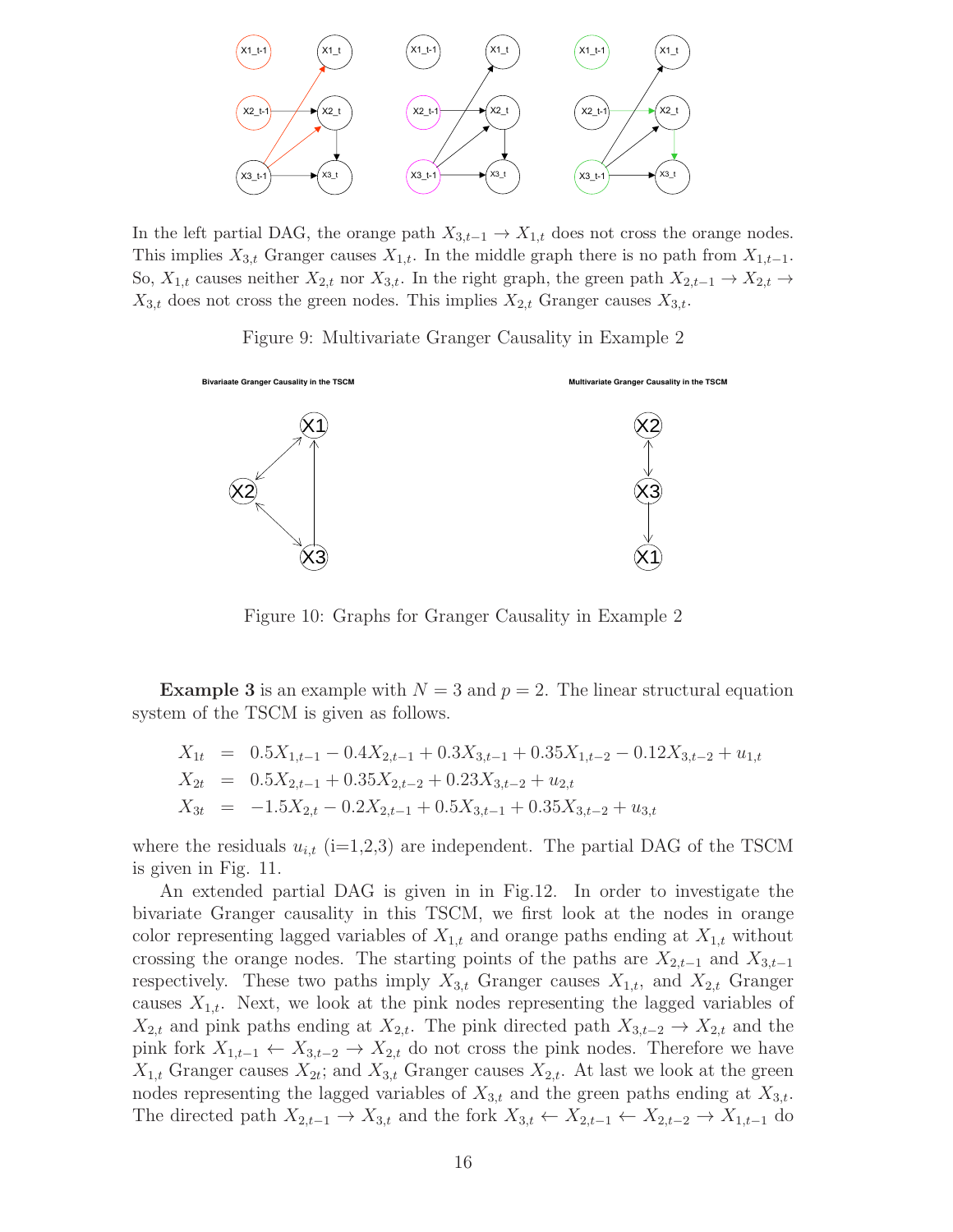

Figure 11: Partial DAG of TSCM in Example 3

not cross the green nodes. Therefore  $X_{1,t}$  Granger causes  $X_{3,t}$ , and  $X_{2,t}$  Granger causes  $X_{3,t}$ .



Figure 12: Bivariate Granger Causality in Example 3

For multivariate Granger causality the conditional set includes all other lagged variables. We look first at the partial DAG at the right side in Fig. 13. The orange nodes represent lagged  $X_{1,t}$  and lagged  $X_{2,t}$ . The orange paths:  $X_{3,t-1} \to X_{1,t}$  and  $X_{3,t-2} \to X_{2,t}$  imply the  $X_{3,t}$  Granger causes  $X_{1,t}$  and it also Granger causes  $X_{2,t}$ . In the middle graph in Fig. 13 we see the partial DAG with some pink nodes presenting lagged variables of  $X_{2,t}$  and lagged variables of  $X_{3,t}$ . No paths ending at  $X_{2,t}$  or  $X_{3,t}$ will not cross the pink nodes. Therefore  $X_{1,t}$  will not Granger cause  $X_{2,t}$  and it will not Granger cause  $X_{3,t}$  either. In the right partial DAG in Fig.13 we have green nodes representing lagged variables of  $X_{1,t}$  and lagged variables of  $x_{3,t}$ . We have two directed paths  $X_{2,t-1} \to X_{1,t}$  and  $X_{2,t-1} \to X_{3,t}$ . Both of them do not cross the green nodes. This implies that  $X_{2,t}$  Granger causes  $X_{3,t}$  and it also Granger causes  $X_{1,t}.$ 

|                     | Bivariate GC |            |                     | Multivariate GC |            |
|---------------------|--------------|------------|---------------------|-----------------|------------|
| Derived GC          | $T = 100$    | $T = 3000$ | Derived GC          | $T = 100$       | $T = 3000$ |
| $X2 \rightarrow X1$ | $0.000*$     | $0.000*$   | $X2 \rightarrow X1$ | $0.007*$        | $0.000*$   |
| $X3 \rightarrow X1$ | $0.000*$     | $0.000*$   | $X3 \rightarrow X1$ | $0.000*$        | $0.000*$   |
| $X1 \rightarrow X2$ | $0.006*$     | $0.000*$   | $X1 \rightarrow X2$ | $0.561*$        | $0.354$ *  |
| $X3 \rightarrow X2$ | $0.000*$     | $0.000*$   | $X3 \rightarrow X2$ | $0.000*$        | $0.000*$   |
| $X1 \rightarrow X3$ | $0.049(-)$   | $0.003*$   | $X1 \rightarrow X3$ | $0.552*$        | $0.172*$   |
| $X2 \rightarrow X3$ | 0.179(w)     | $0.000*$   | $X2 \rightarrow X3$ | $0.000*$        | $0.000*$   |

Table 4: Bivariate and Multivariate Granger Causality Tests for Example 3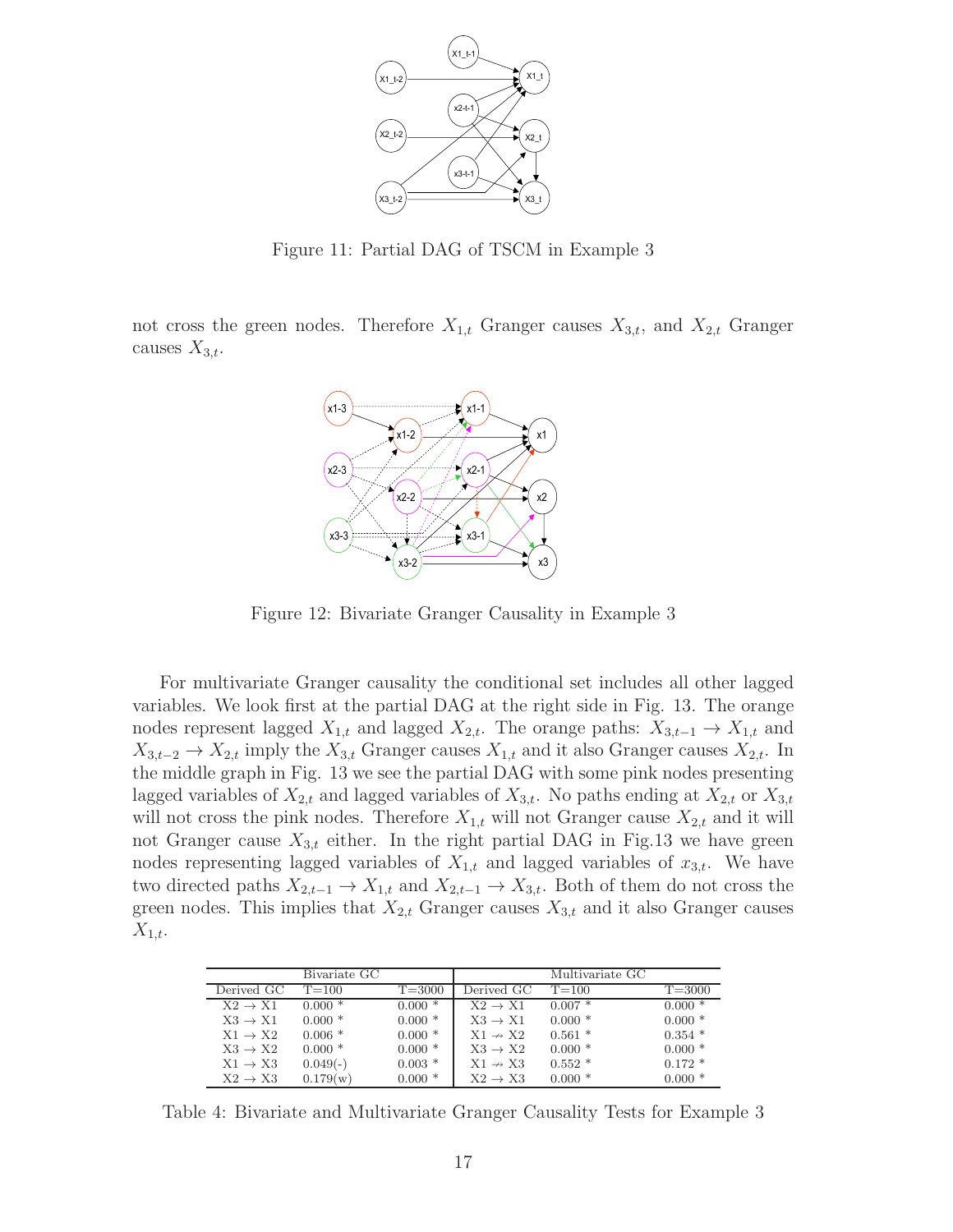

Figure 13: Multivariate Granger Causality in Example 3

The graphically derived results for the bivariate and the multivariate Granger causality are presented in Fig. 14.



Figure 14: Granger Causality in Example 3

The the Granger causality test results using the data generated from the TSCM in Example 3 are presented in Table 4. For a sample size of 100, there are two cases in which the Granger causality tests cannot confirm the derived Granger causality at  $5\%$  significance level (See (w) and (-)in Table 4.). For a sample size of 3000 the tests confirm all the derived Granger causality between the time series.

These 4 examples show that it is quit easy to derive the bivariate Granger causality and the multivariate Granger causality for the time series in a TSCM. However, when the number of involved time series is large and the topology of partial DAGs is complicated, it can be a messy task to derive the Granger causality graphs from the partial DAGs by hand. We have implemented a computer program to transform a partial DAG into the Granger causality graphs for both bivariate and multivariate cases using Propositions 3.8 and 3.9.

It is to note that the graphically derived Granger causality concerns only the existence of dependence but says nothing about the strength of the dependence. The strength of the dependence is, however, decisive for the results of Granger causality tests in finite sample sizes. Generally, a long path over many arrows indicates a rather weak dependence and a short path with few arrows indicates a stronger dependence. The stronger the dependence, the more likely the Granger causality test will confirm the graphically derived Granger causality. The weaker the dependence, the more data are required for the Granger causality test to confirm the graphically derived Granger causality.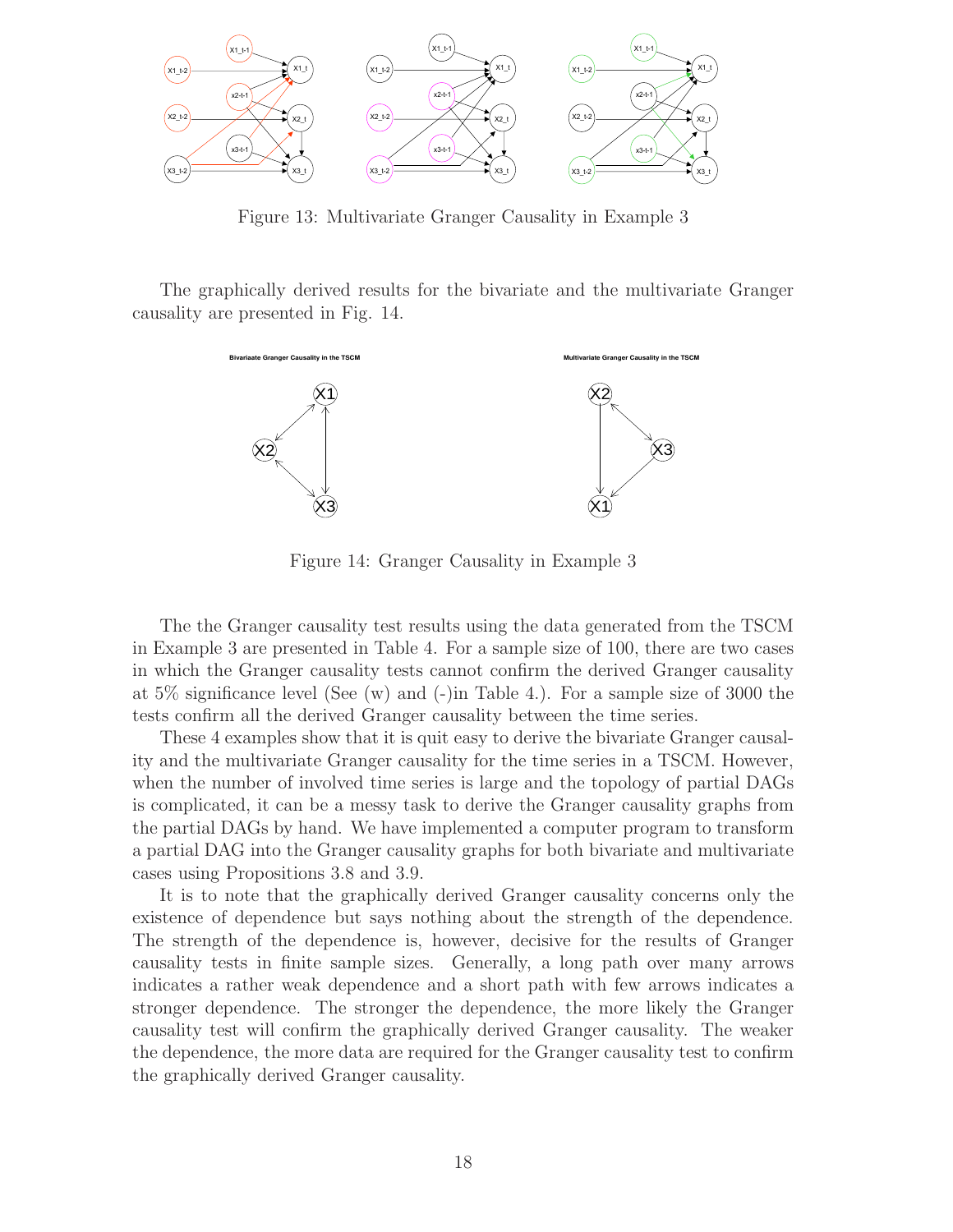## 5 Looking Behind Granger Causality between Wages and Prices

Wage-price spiral is a concept in macroeconomics that deals with the causes and effects of inflation. The wage-price spiral hypothesis suggests that rising wages increase income, thus increasing the demand for goods and causing prices to rise. Rising prices cause demand for higher wages, and leading to higher production costs and further upward pressure on prices<sup>12</sup>. A bivariate Granger-causality test for the two time series  $dp_t$  - the price inflation and  $dw_t$  - the wage inflation of Australian data show that  $dp_t$  and  $dw_t$  are mutually Granger cause to each other (See Table 5). This result seems to support the wage price spiral hypothesis. However, as we

|    |    | F-test    | P-value    |
|----|----|-----------|------------|
| DW | DP | 3.2249119 | 0.01520841 |
| DЬ | DW | 2.9290993 | 0.02406271 |

Table 5: Bivariate Granger Causality Tests for Price and Wage

have seen in the previous section, a mutual Granger causality between two time series does not necessarily imply that they are cause to each other. In order to give a causal explanation to this mutual Granger causality, we need to take relevant variables that may potentially influence the wage inflation and the price inflation into account. For this purpose we adopt the theoretical framework as set out in Flaschel and Krolzig (2003) as well as in Chen and Flaschel (2006), in which two Phillips curves, one for price inflation and one for wage inflation are used to describe the dynamic wage-price spiral. The theoretical formulation of the Phillips curves are as follows.

$$
dw = \beta_{w1}(V^{l} - \bar{V}^{l}) + \kappa_{w}dp + (1 - \kappa_{w})\pi^{m} + \beta_{w2}dz
$$
\n(5.5)

$$
dp = \beta_{p1}(V^c - \bar{V}^c) + \kappa_p dw + (1 - \kappa_p)\pi^m + \beta_{p2} dz \tag{5.6}
$$

In these symmetrically formulated two Phillips curve equations, we consider both push and pull factors representing demand pressure and cost pressure respectively. Both wages and prices react to their own measure of demand pressure: namely  $V^{l} - \bar{V}^{l}$  and  $V^{c} - \bar{V}^{c}$ , in the market for labor and for goods, respectively. We denote by  $V^l$  the rate of labour utilization on the labor market and by  $\bar{V}^l$  the NAIRU-level of this rate, and similarly by  $V^c$  the rate of capacity utilization of the capital stock and  $\bar{V}^c$  the normal rate of capacity utilization of firms. These demand pressures are both augmented by a weighted average of cost-pressure terms: cost pressure perceived by workers is a weighted average of the currently evolving rate of price inflation  $dp$  and the expected price inflation,  $\pi^m$ . Similarly, cost pressure perceived by firms is given by a weighted average of the currently evolving rate of wage inflation,  $dw$  and again the measure of expected inflation. Further the Phillips curves are augmented by changes of labor productivity  $dz$  that impacts positively on the wage inflation and negatively on the price inflation (see Flaschel and Krolzig (2003) for more details of theoretical arguments on this type of two Phillips curves.)

The empirical data for the relevant variables are taken from Australian Bureau of Statistics<sup>13</sup>. The data shown below are quarterly, seasonally adjusted, annualized

<sup>12</sup>See http://www.investorwords.com/5850/wage price spiral.html

<sup>13</sup>See the web site for more details. http://http://www.abs.gov.au/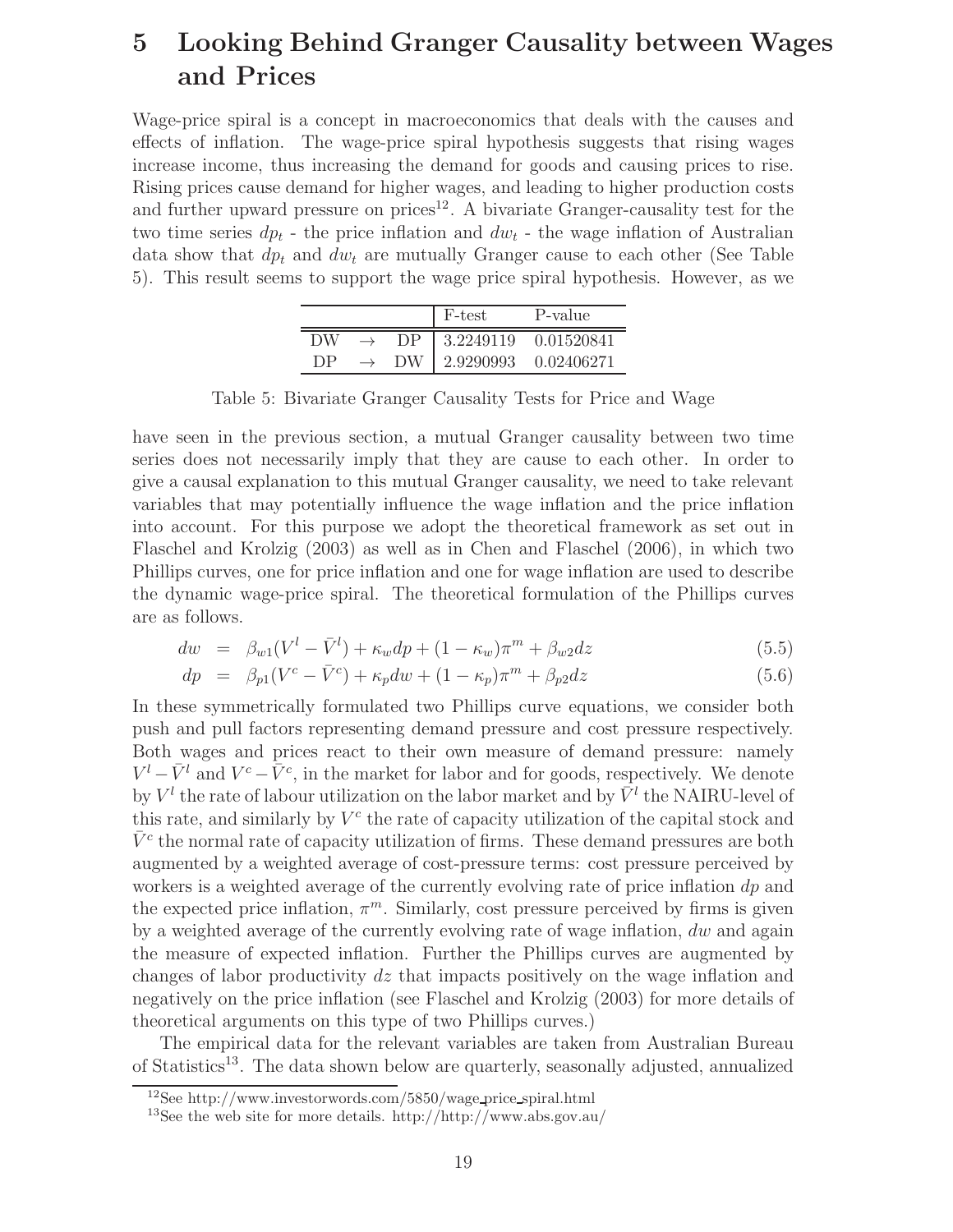where necessary. The data used in this investigation are from 1978:3 to 2009:2, which correspond to the longest commonly available time series for the set of variables used in the investigation.

| Variable         | Transformation                    | Description                                                                                                                                                              |
|------------------|-----------------------------------|--------------------------------------------------------------------------------------------------------------------------------------------------------------------------|
| $\epsilon$       | $100 - URATE$                     | URATE: Unemployment $Rate(\%)$<br>e: Employment Rates                                                                                                                    |
| $\boldsymbol{u}$ | $\frac{GDP}{GDP \; H\; P}$ 100    | GDP: Real Gross Domestic Product<br>Chain volume measures.<br>DGP_HPtrend: the trend component of<br>HP filter applied to GDP.<br>$u$ : Capacity utilization rate, ratio |
| div              | $\frac{AWE-AWE(-1)}{AWE(-1)}$ 400 | AWE: Average Weekly Earnings,<br>$dw$ : wage inflation, annualized                                                                                                       |
| $\,dp$           | $\frac{CPI-CPI(-1)}{CPI(-1)}400$  | CPI: Consumer price index, all groups,<br>$Index 1990 = 100$<br>$dp$ : price inflation, annualized                                                                       |
| $\boldsymbol{z}$ | $\frac{GDP}{HOLRS}$               | HOURS: Total (Actual hours worked)<br>$z$ : labor productivity                                                                                                           |
| dz               | $\frac{z-z(-1)}{z(-1)}$ 400       | $dz$ : change of labor productivity, annualized                                                                                                                          |
| $\pi^m$ :        | CIE                               | Consumer inflation expectation $(\%)$ , survey data,<br>Westpac-Melbourne Institute Consumer Survey.                                                                     |

Table 6: Raw data used for empirical investigation of the wage-price spiral

We construct a TSCM consisting of six time series variables  $(dp, dw, \pi^m, e, u, dz)^{14}$ . Through a series of unit root tests  $dp, dw, \pi^m, e, u, dz$  are confirmed to be stationary, where the unit test for  $\pi^m$  is run after controlling for a structural break in 1991:2.

To obtain an estimated TSCM, we apply the method of inferred causation as described in Chen (2010). Concretely obtaining the estimated TSCM for the 6 time series consists of the following steps:

- Choose a reasonable  $\hat{p}$
- Estimate the covariance matrix  $\hat{\Sigma}$  for  $(X_t, X_{t-1}, ..., X_{t-\hat{p}})$
- Apply PC algorithm<sup>15</sup> to  $\hat{\Sigma}$  to obtain a DAG for  $(X_t, X_{t-1}, ..., X_{t-\hat{p}})$
- Delete all arrows that do not end at  $X_t$  to obtain a partial DAG for the TSCM. If there are no arrows starting at some nodes in  $X_{t-p}$ , then the choice of  $\hat{p}$  is large enough. Otherwise GOTO the first step and increase  $\hat{p}$  by one.
- Apply greedy search algorithm with the partial DAG from the  $PC$  algorithm as a starting partial DAG to obtain the final partial DAG.

<sup>&</sup>lt;sup>14</sup>We correct the data of dp with a dummy variable  $d$ <sub>CST</sub>, to take into account of the impact of the introduction of the good and service tax (GST) on prices in the third quarter 2000.

<sup>&</sup>lt;sup>15</sup>See Chen (2010) for the motivation of the modification of PC algorithm for partial DAGs. See Kalisch and Buehlmann (2007) and Spirtes et al. (2000) Chapter 5 for details of  $PC$  algorithm.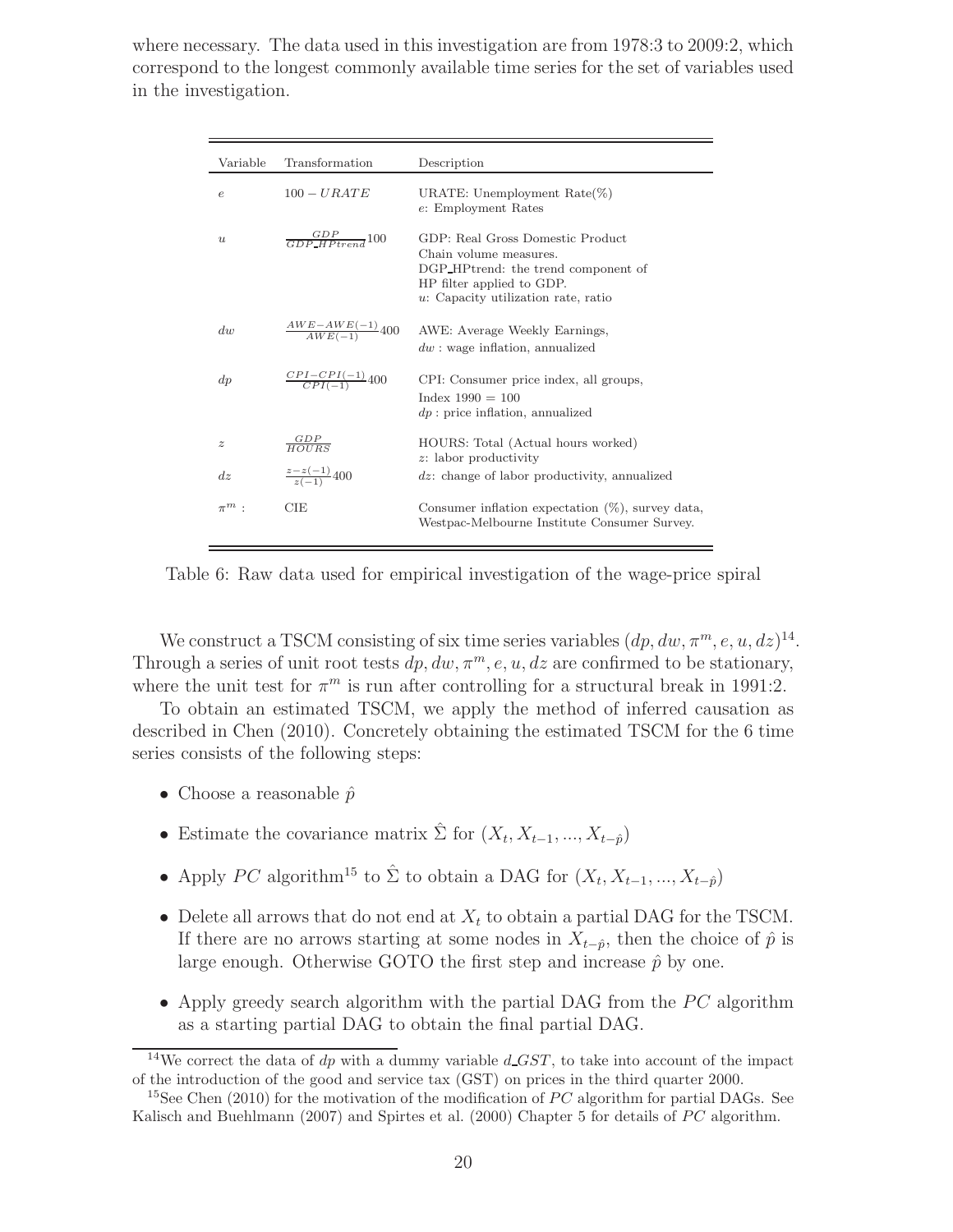The resulting partial DAG for the six time series is given in Fig. 15. The linear structural equations of this TSCM are:

$$
dp_t = 0.76\pi_t^m + 0.52u_{t-3} - 53.03 + \epsilon_{pt}
$$
  

$$
{}_{-3.61}^{(5.7)}
$$

$$
dw_t = \underset{8.34}{0} \cdot 72\pi_{t-1}^m + \underset{2.59}{0} \cdot 48e_t + \underset{3.94}{0} \cdot 21 dz_{t-1} - 45.28 + \epsilon_{wt} \tag{5.8}
$$

$$
\pi_t^m = 0.96\pi_{t-1}^m + 0.23 + \epsilon_{\pi^m t} \tag{5.9}
$$

$$
e_t = -0.08u_{t-3} - 0.36e_{t-3} + 1.35e_{t-1} + 9.06 + \epsilon_{et}
$$
  

$$
-4.57 \t(5.10)
$$

$$
u_t = -0.67e_{t-2} + 0.72e_t + 0.73u_{t-1} + 0.03dz_t - 22.41 + \epsilon_{ut}
$$
  
(5.11)

$$
dz_t = -0.40 dz_{t-1} + 2.23 + \epsilon_{zt}.
$$
\n(5.12)



Figure 15: Partial DAG of the Wage Price Spiral

The partial DAG says that  $dp_t$  is influenced by  $\pi_t^m$  and  $u_{t-3}$ ; and  $dw_t$  is influenced by  $\pi_{t-1}^m$ ,  $e_t$  and  $dz_{t-1}$ . But  $dp_t$ ,  $dw_t$  and their lags don't influence other variables:  $dz_t$ ,  $\pi_t^m$ ,  $e_t$  and  $u_t$ . In other words the latter four variables are determinants of the price inflation and wage inflation. This confirms that our choices of variables are reasonable.

Importantly, the two Phillips curve equations confirm largely the theoretical formulation as given in (5.6) and (5.5), albeit some variables are statistically insignificant: the price inflation and the wage inflation are driven by the common cost pressure variable  $\pi_t^m$  at different lags, both direct cost pressure  $dw_t$  and  $dp_t$  have no significant influence on the price inflation and the wage inflation respectively. A labour productivity increase  $dz_t$  will impact positively on the wage inflation with one lag, but has no impact on the price inflation. The market specific demand pressure  $e_t$  for the wage inflation and  $u_{t-3}$  for the price inflation have significant influence on  $dw_t$  and  $dp_t$  respectively.

Based on the estimated TSCM we drive the directed graphs for the bivariate Granger casuality and the multivariate Granger causality between the six time series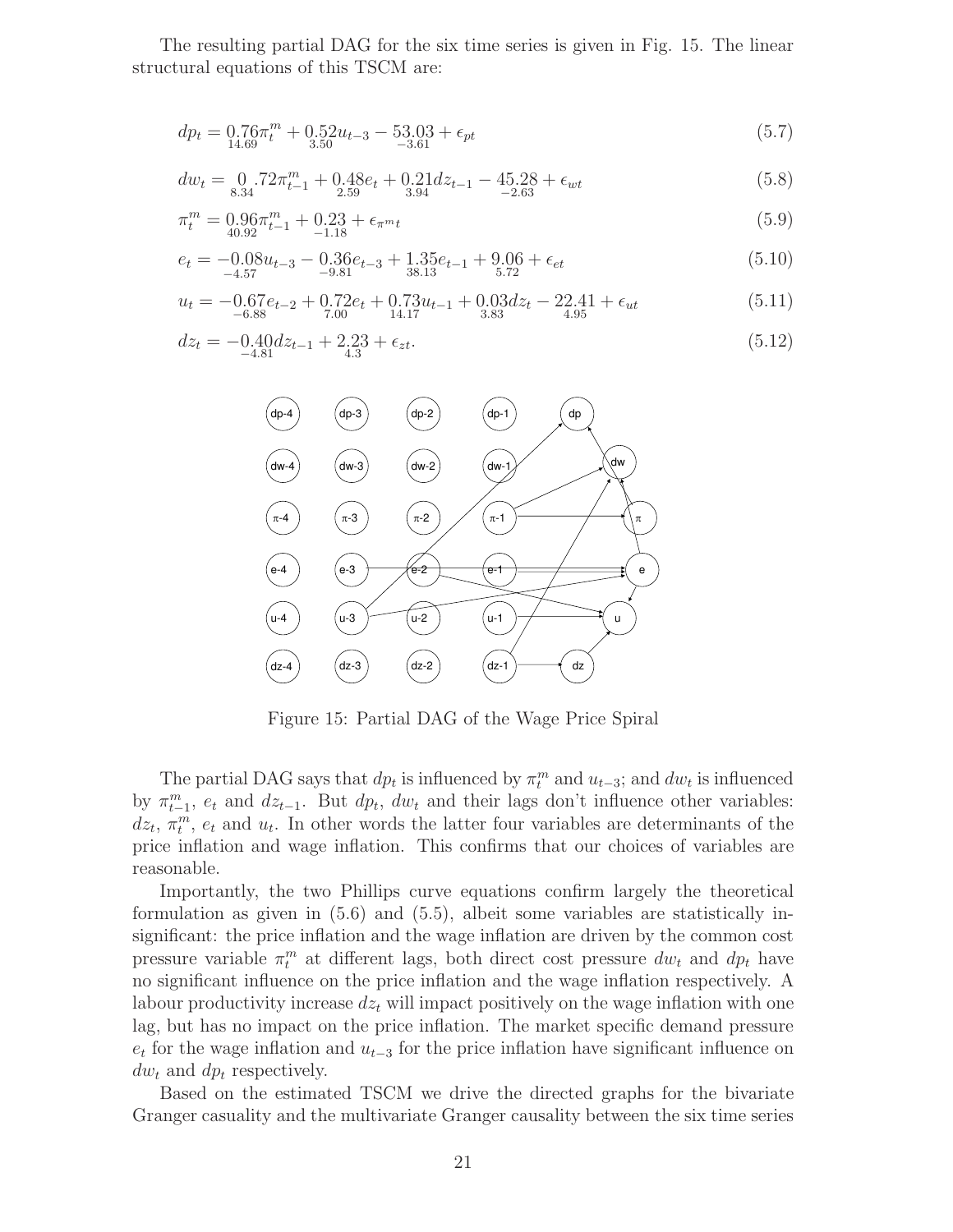(See Fig. 18). Indeed the estimated TSCM implies the mutual bivariate Granger causality between the wage inflation and the price inflation. However, the TSCM supports neither the hypothesis that the wage inflation causes the price inflation nor the hypothesis that the price inflation causes the wage inflation. Because no arrows start from lagged  $dp_t$  or lagged  $dw_t$  in the partial DAG of the estimated TSCM, there is no directed paths from a node of lagged  $dp_t$  to  $dw_t$  or from a lagged  $dw_t$  to  $dp_t$ . The mutual bivariate Granger causality between the wage inflation and



Figure 16: Common Cause Processes in the TSCM for the Wage Price Spiral

the price inflation is an effect of common cause processes: the inflation expectation, the labour utilization rate and the capacity utilization rate as well as the labour productivity growth. Now we look at the common cause processes in detail. On the left graph of Fig. 16 we see a fork in orange color from  $dw_{t-1}$  to  $dp_t$  and a fork in pink color from  $dp_{t-1}$  to  $dw_t$ . These two forks imply that the common cause process  $\pi_t$  leads to the mutual Granger causality between  $dw_t$  and  $dp_t$ . These two forks consist of directed paths from lagged  $\pi_t$  to  $dw_t$  and  $dp_t$  respectively, implying that  $\pi_t$  Granger causes  $dw_t$  and  $dp_t$  respectively. On the right graph in Fig. 16 we see also a fork in orange color from  $dw_{t-1}$  to  $dp_t$  and a fork in pink color from  $dp_{t-1}$  to  $dw_t$ . These two forks imply that the common cause process  $e_t$  is a further reason for the mutual Granger causality between  $dw_t$  and  $dp_t$ . The two forks starting at  $e_{t-5}$ and  $e_{t-6}$  respectively imply that  $e_t$  Granger causes  $dw_t$  and  $dp_t$ .

Beside  $\pi_t$  and  $e_t$ ,  $u_t$  and  $dz_t$  are also common cause processes that lead to the mutual Granger causality between  $dw_t$  and  $dp_t$ . On the left graph in Fig. 17 we see a fork in pink color from  $dw_{t-1}$  to  $dp_t$  and a fork in orange color from  $dp_{t-1}$  to  $dw_t$ . The starting nodes of the two forks are  $u_{t-4}$  and  $u_{t-3}$  respectively, meaning that  $u_t$ is a common cause process that leads to the mutual Granger causality between  $dw_t$ and  $dp_t$ . Further the two forks consist of directed paths from lagged  $u_t$  to  $dw_t$  and  $dp_t$ , implying that  $u_t$  Granger causes  $dw_t$  and  $dp_t$ .

On the right graph of Fig. 17 we see also a fork in orange color from  $dw_{t-1}$  to  $dp_t$  and a fork in pink color from  $dp_{t-1}$  to  $dw_t$  with starting nodes at  $dz_{t-3}$  and  $dz_{t-4}$ respectively. Therefore,  $dz_t$  is also a common cause process and  $dz_t$  Ganger causes  $dp_t$  and  $dw_t$ , respectively.

The results of the graphical derivation of the Granger causality relation from the estimated TSCM are presented in Fig. 18. In addition, we also conducted the bivariate and multivariate Granger causality tests for all the pairs of variables in the TSCM. The test results are listed in Table 7 and Table 8. In the bivariate cases, we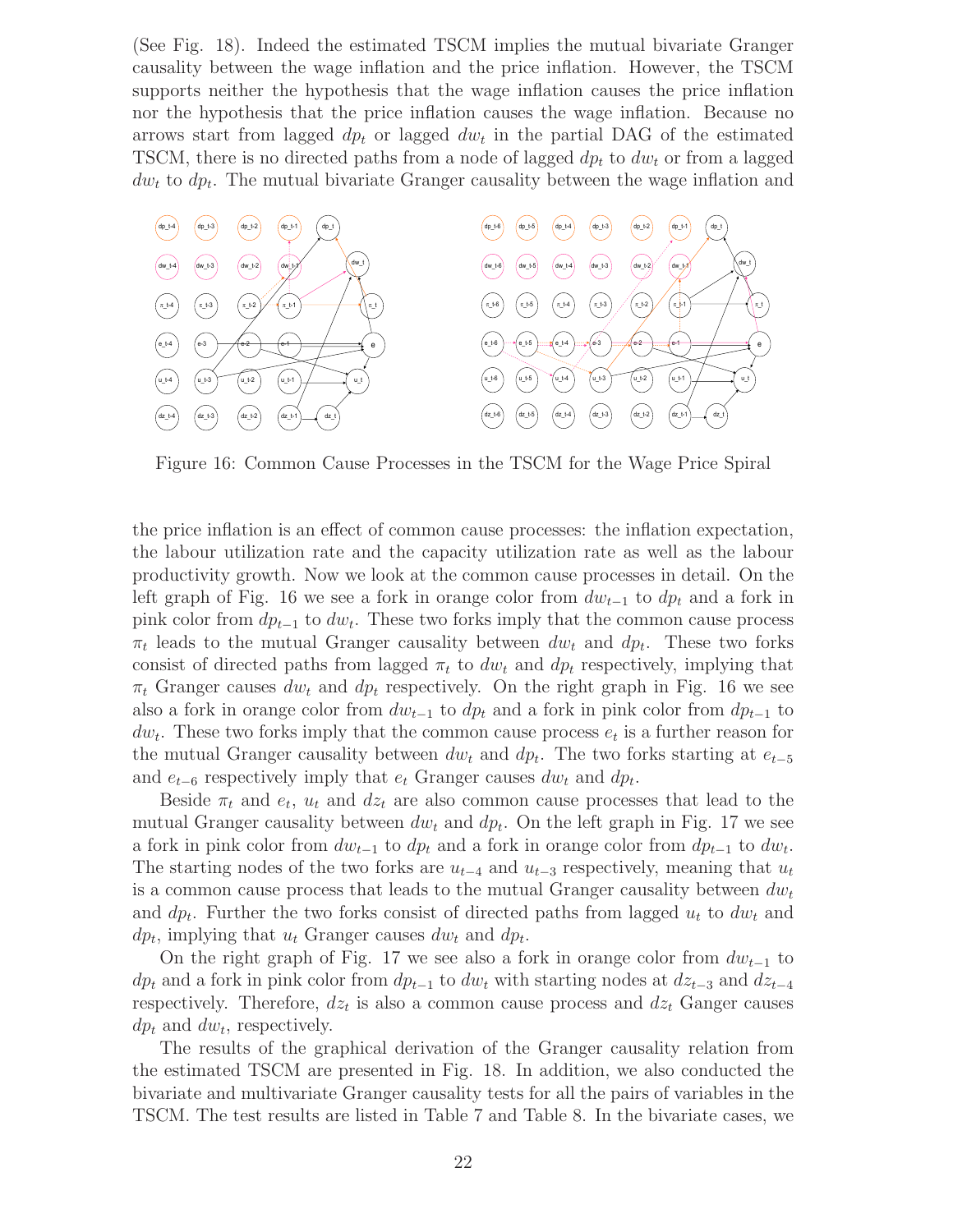

Figure 17: Common Cause Processes in the TSCM for the Wage Price Spiral

run tests for the 30 possible pairs of the six time series. At 5% significance level, in 22 out of 30 cases, the empirical test results confirm the derived Granger causality from the TSCM. In 6 cases the p-values of the tests are not under 5% to support the derived Granger causality (See (w) in Table 7.). Only in two cases the empirical test results would reject the null hypotheses suggested by the the derived Granger causality (See (-) in Table 7.). In the multivariate setting we also run tests for all 30 possible pairs of time series in the TSCM and show the results in Table 8. In 21 out of 30 cases the empirical test results confirm the derived Granger casuality at 5% significance level. In 5 cases the the p-values of the tests are over 5% and in four cases, the empirical test rejects the null hypothesis suggested by the derived Granger causality.

Taking into account of the sample uncertainty, the strength of the conditional dependence embodied in the TSCM and the limited sample size, the empirical Granger causality tests confirm very well the derived Granger causality from the estimated TSCM. We conclude that the TSCM indeed provides a causal explanation to the Granger causality relation in both bivariate and multivariate settings.



Figure 18: Granger Causality in Wage Price Spiral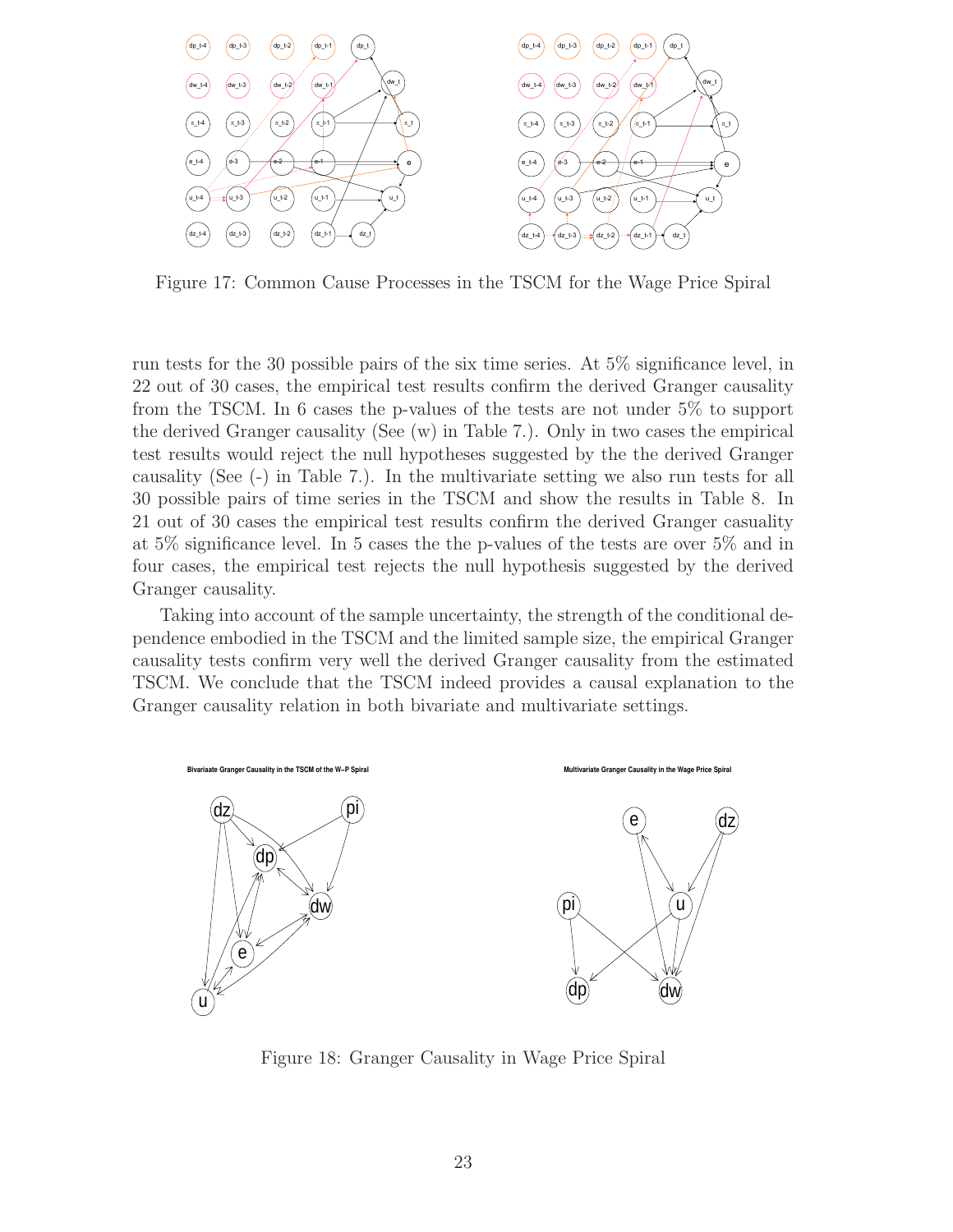| Variable            | Derived GC        | Variable        | F-test    | P-value           |
|---------------------|-------------------|-----------------|-----------|-------------------|
| $\overline{\rm DW}$ | $\rightarrow$     | $\overline{DP}$ | 3.2249119 | 1.520841e-02*     |
| ΡI                  | $\rightarrow$     | DP              | 7.0207238 | $4.516021e-05*$   |
| E                   | $\rightarrow$     | DP              | 2.4660186 | $4.910483e-02*$   |
| U                   | $\rightarrow$     | DP              | 2.2202503 | $7.140512e-02(w)$ |
| DZ                  | $\rightarrow$     | DP              | 0.3802965 | $8.223070e-01(w)$ |
| DP                  | $\rightarrow$     | <b>DW</b>       | 2.9290993 | 2.406271e-02*     |
| ΡI                  | $\rightarrow$     | DW              | 3.6770926 | 7.527255e-03*     |
| E                   | $\rightarrow$     | <b>DW</b>       | 2.772306  | 3.066234e-02*     |
| U                   | $\rightarrow$     | <b>DW</b>       | 2.692449  | 3.468061e-02*     |
| DZ                  | $\rightarrow$     | DW              | 5.1477921 | 7.706622e-04*     |
| DP                  | $\rightarrow$     | PI              | 0.7644344 | $5.506152e-01*$   |
| <b>DW</b>           | $\rightarrow$     | PI              | 0.4417655 | 7.781739e-01*     |
| E                   | $\rightarrow$     | PI              | 4.9946669 | $-9.76E-04(-)$    |
| U                   | $\rightarrow$     | PI              | 0.8331082 | $5.069403e-01*$   |
| DZ                  | $\rightarrow$     | PI              | 1.3854465 | $2.436745e-01*$   |
| DP                  | $\rightarrow$     | E               | 1.1291627 | $3.465610e-01(w)$ |
| <b>DW</b>           | $\rightarrow$     | E               | 1.7219652 | $1.502268e-01(w)$ |
| PI                  | $\rightarrow$     | E               | 1.8088241 | 1.322161e-01*     |
| U                   | $\rightarrow$     | E               | 6.6080615 | $8.369460e-05*$   |
| DZ                  | $\rightarrow$     | E               | 0.4391116 | $7.800984e-01(w)$ |
| DP                  | $\rightarrowtail$ | U               | 0.2984294 | 8.784242e-01*     |
| <b>DW</b>           | $\rightarrow$     | U               | 1.8468289 | $1.249931e-01(w)$ |
| PI                  | $\rightarrow$     | U               | 4.5508841 | $-1.94E-03(-)$    |
| E                   | $\rightarrow$     | U               | 4.2266619 | $3.202243e-03*$   |
| DZ                  | $\rightarrow$     | U               | 2.7196207 | 3.325832e-02*     |
| DP                  | $\rightarrow$     | DZ              | 0.4706951 | $7.571350e-01*$   |
| <b>DW</b>           | $\rightarrowtail$ | DZ              | 0.2354697 | 9.178189e-01*     |
| PI                  | $\leftrightarrow$ | DZ              | 0.430392  | 7.864128e-01*     |
| E                   | $\leftrightarrow$ | DZ              | 1.1891048 | $3.196607e-01*$   |
| U                   | $\rightarrow$     | DZ              | 1.4471262 | $2.233463e-01*$   |

Table 7: Bivariate Granger Causality Tests

| Variable            | Derived GC    | Variable        | F-test       | P-value             |
|---------------------|---------------|-----------------|--------------|---------------------|
| $\overline{\rm DW}$ | $\rightarrow$ | $\overline{DP}$ | 0.760995     | $\ast$<br>0.5185486 |
| PI                  | $\rightarrow$ | DP              | $8.07E + 00$ | $7.14E-05*$         |
| E                   | $\rightarrow$ | DP              | 0.3179057    | $0.8124003$ *       |
| U                   | $\rightarrow$ | DP              | 1.8425941    | $0.1442317$ (w)     |
| DZ.                 | $\rightarrow$ | DP              | 0.2368921    | $0.870454$ *        |
| DP                  | $\rightarrow$ | DW              | 2.45067119   | $0.06782165$ *      |
| PI                  | $\rightarrow$ | DW              | 1.5683837    | 0.2017113(w)        |
| E                   | $\rightarrow$ | DW              | 1.0643224    | $0.3677551$ (w)     |
| U                   | $\rightarrow$ | <b>DW</b>       | 0.2935767    | $0.8299544$ (w)     |
| DZ                  | $\rightarrow$ | <b>DW</b>       | $8.56E + 00$ | $4.07E-05$ *        |
| DP                  | $\rightarrow$ | PI              | 0.750059     | $0.5248087$ *       |
| DW                  | $\rightarrow$ | PI              | 0.5351803    | $0.6592183$ *       |
| E                   | $\rightarrow$ | PI              | 3.83289689   | $0.01203739$ (-)    |
| U                   | $\rightarrow$ | PI              | 0.4889514    | $0.6907254$ *       |
| DZ                  | $\rightarrow$ | ΡI              | 0.9986012    | $0.3967798*$        |
| DP                  | $\rightarrow$ | E               | 0.3763536    | $0.7702406*$        |
| <b>DW</b>           | $\rightarrow$ | E               | 1.1493437    | 0.3330056           |
| PI                  | $\rightarrow$ | E               | 0.8835073    | $0.4523915*$        |
| U                   | $\rightarrow$ | E               | 5.588050119  | $0.001378957$ *     |
| DZ.                 | $\rightarrow$ | E               | 1.41724      | $0.2421553*$        |
| DP                  | $\rightarrow$ | U               | 0.8644279    | $0.4622166*$        |
| <b>DW</b>           | $\rightarrow$ | U               | 1.2576007    | $0.2930603$ *       |
| PI                  | $\rightarrow$ | U               | 5.86275954   | $0.00098738$ (-)    |
| E                   | $\rightarrow$ | U               | 3.54723908   | $0.01719812$ *      |
| DZ                  | $\rightarrow$ | U               | 0.3144241    | $0.8149147$ (w)     |
| DP                  | $\rightarrow$ | DZ              | 0.2826493    | 0.8378182           |
| <b>DW</b>           | $\rightarrow$ | DZ              | 0.3663855    | $0.7774112*$        |
| PI                  | $\rightarrow$ | DZ              | 0.7670196    | $0.5151247$ *       |
| E                   | $\rightarrow$ | DZ              | 3.55643613   | $0.01700151$ (-)    |
| U                   | $\rightarrow$ | DZ              | 3.34860888   | 0.02204906<br>$(-)$ |

Table 8: Multivariate Granger Causality Tests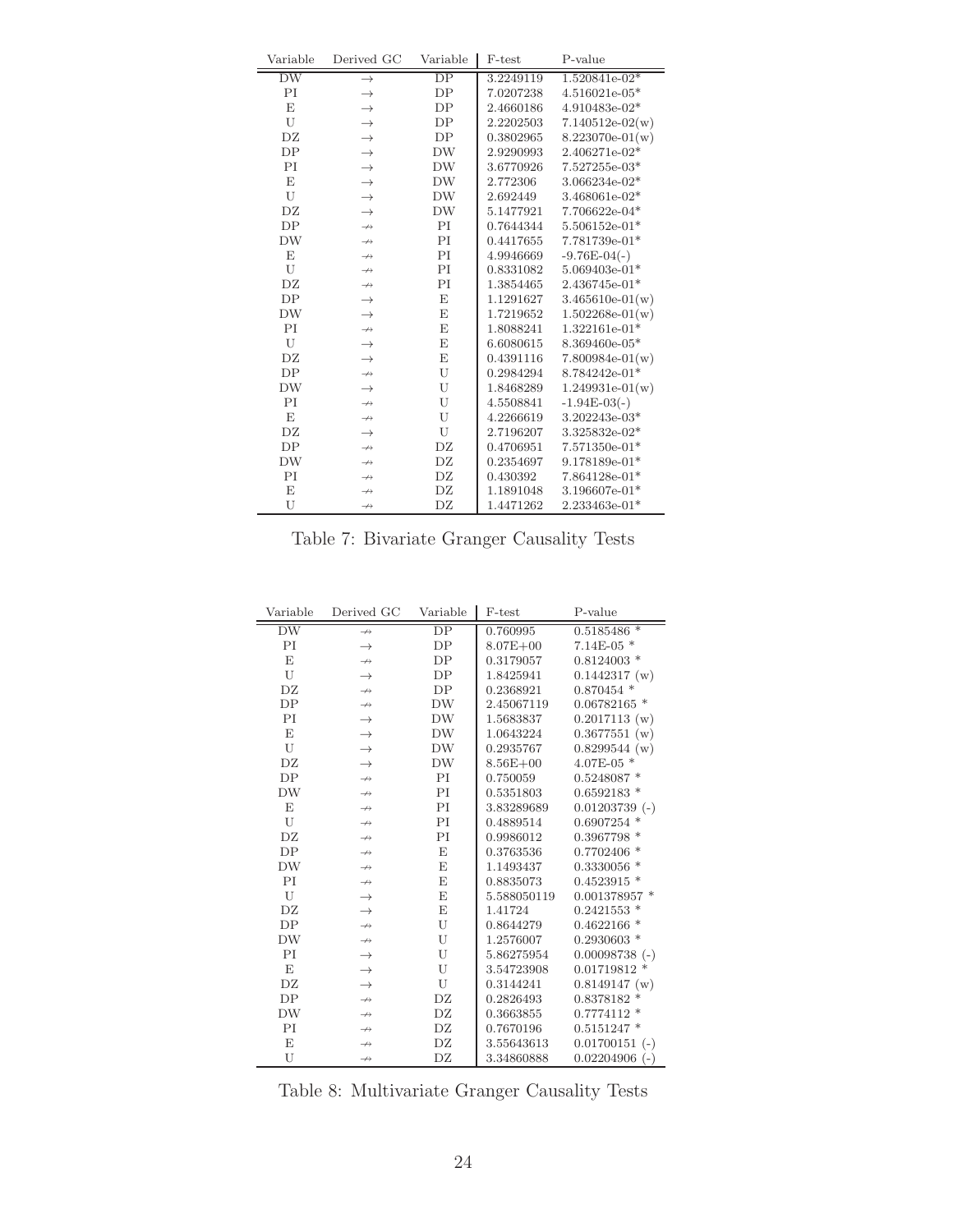### 6 Concluding Remarks

In this paper we present a graph-theoretic causal approach to investigate the causal structure behind the conditional dependence revealed by Granger causality tests. We summarize the main results of this approach. Under quit mild assumptions on the time series: the temporal causal order constraint, the time invariant causal structure constraint and the time limited causal constraint, a time series causal model can be represented by a partial DAG. Based on  $d - separation$  and  $d - connection$ criteria we develop simple rules to create directed graphs for bivariate as well as multivariate Granger causalities from the underlying partial DAG of a TSCM. While the directed graphs for Granger causality provide a visual, concise and informative way to communicate the pairwise Granger-causal and nonGranger-causal relations among time series, the partial DAG visualizes the complex causal structure among the relevant time series behind the Granger causality relation.

For a given set of time series data of interest, on the one hand, Granger causality tests can be implemented to provide evidence of Granger causality among the time series. One the other hand, a TSCM can be constructed and the Granger causality graphs can be derived based on the estimated partial DAG of the TSCM obtained through the learning algorithm as demonstrated in the paper. Contrasting the results of the Granger causality tests with the derived Granger casuality graphs, we are able to look behind the Granger causality relation and provide a causal explanation to the conditional dependence manifested in the results of the Granger causality tests.

Our investigation on the wage price spiral in the Australian economy supports neither the hypothesis that the wage inflation causes the price inflation nor that the price inflation causes the wage inflation. By contrast, it shows that the bivariate Granger causality between the wage inflation and the price inflation is caused by common cause processes: the inflation expectation, the labour utilization rate and the capacity utilization as well as the labour productivity growth.

The analytic procedure in this paper is to a large extent data-driven: the Granger causality tests, the inference of the partial DAG and the derivation of Granger causality graphs. Consequently, the output results depend solely on the chosen input data. It is, therefore, crucial to select carefully the relevant time series variables for a TSCM in order to obtain a useful result. Since the selection of relevant variables is so critical to the output results, it calls for an operational criterion to evaluate the soundness of the selection. In the setting of independent data, output of  $PC$ algorithm provides indications of missing cofounders<sup>16</sup>. Exploring the applicability of  $PC$  algorithm in detecting presence of missing causal processes in a TSCM is a worthwhile future research issue, which would add important credibility to the method presented in this paper.

<sup>16</sup>See Spirtes et al. (2000) Chapter 6 for more details.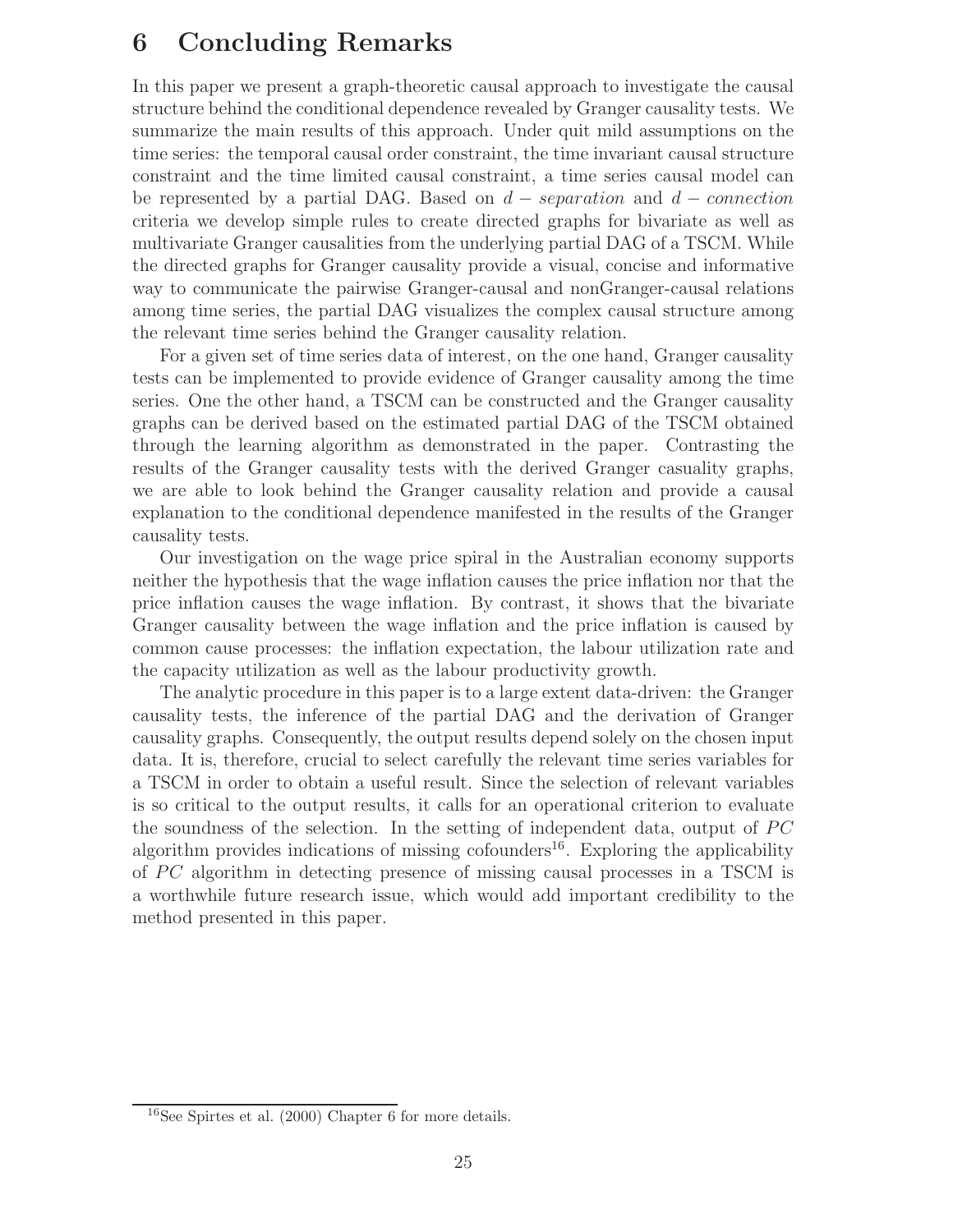### References

- Chen, P. (2010). A time series causal model. *Working paper, mimeo Melbourne University*.
- Chen, P. and Flaschel, P. (2006). Measuring the interaction of wage and price Phillips curves for the U.S. economy. *Studies in Nonlinear Dynamics and Econometrics*, 10, No. 4:Article 2.
- Chen, P. and Hsiao, C. (2007). Learning causal relations in multivariate time sereis data. *Economics: The Open-Access, Open-Accessment E-Journal*, 1, 2007- 11.
- Eichler, M. (2007). Granger causality and path diagrams for multivariate time series. *Journal of Econometrics*, 137:334–353.
- Flaschel, P. and Krolzig, H. (2003). Wage and price Phillips curves. An empirical analysis of destabilizing wage-price spirals. *Center of Empirical Macroeconomics, Bielefeld University*.
- Granger, C. W. J. (1980). Testing for causality: A personal viewpoint. *Journal of Economic Dynamics and Control*, 2:329–352.
- Hendry, D. (1995). *Dynamic Econometrics*. Oxfort University Press, 1st edition.
- Hoover, K. (2005). Automatic inference of the contemporaneous causal order of a system of equations. *Econometric Theory*, 21:69–77.
- (2008). Causality in economics and econometrics. *The New Palgrave Dictionary of Economics Online, Second Edition. Steven N. Durlauf and Lawrence E. Blume Eds. Palgrave Macmillan*.
- (2010). Economic theory and causal inference. *in HANDBOOK OF THE PHILOSPHY OF ECONOMICS, Uskali Mäki, ed., Forthcoming.*
- Kalisch, M. and Buehlmann, P. (2007). Estimating high-dimensional directed acyclic graphs with the pc-algorithm. *Journal of Machine Learning Research*, 8:613–636.
- Pearl, J. (2000). *Causality*. Cambridge University Press, 1st edition.
- Pearl, J. and Verma, T. (1991). A theory of inferred causation. *In J.A. Allen, R. Fikes, and E. Sandewall(Eds.), Principles of Knowledge Representation and Rea- soning: Procedings of the 2nd International Conference, San Mateo, CA: Morgan Kaufmann*, pages 441–452.
- Reichenbach, H. (1956). *The Direction of Time*. Berkeley, University of Los Angles Press.
- Robins, J., Scheines, R., Sprites, P., and Wasserman, L. (2003). Uniform consistency in causal inference. *Biometrika*, 90:941–515.